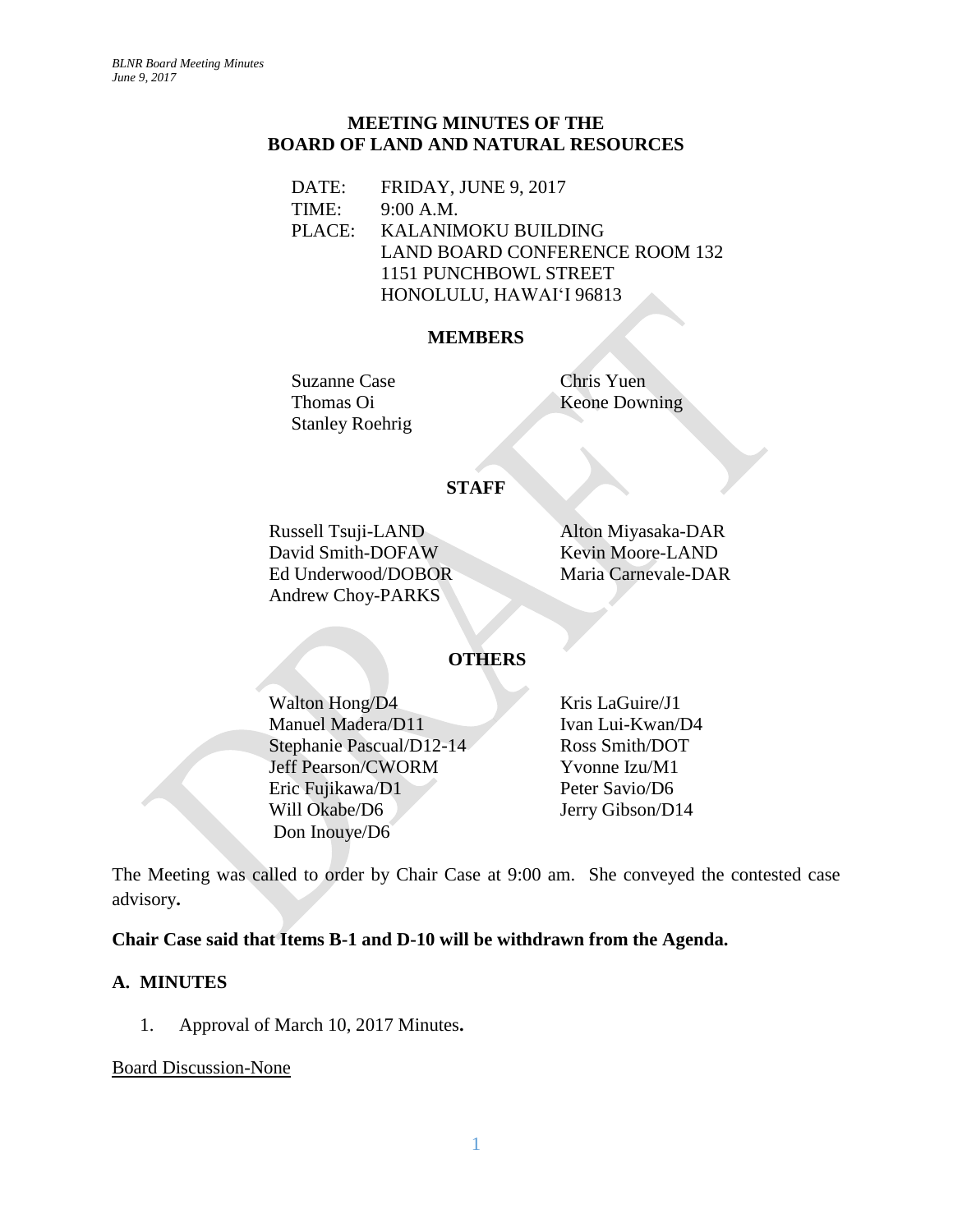#### Public Testimony-None

### Motion **Approved as submitted (Gon, Yuen) unanimous.**

- **ITEM M-1** Approve the recommendations of the Water Security Advisory Group to fund projects that will increase water security in the State of Hawaii:
	- 1. Kahoʻolawe Island Reserve Commission, \$100,000 to improve an existing irrigation system in order to plant 10,000 native plants in a 100-acre Tier II Area in the upper Hakioawa Watershed of Kahoʻolawe;
	- 2. Lānaʻi Water Company, \$30,000 to convert 210 outdated meters into "smart" meters for single family homes owned by individual homeowners;
	- 3. Ka'ala Farm Inc., \$74,293 to pilot test a new method to estimate recharge rate from wetland taro patches; redesign auwai system to be more efficient; and Develop curriculum for visiting school groups;
	- 4. Department of Land and Natural Resources, Division of Forestry and Wildlife (DOFAW), \$55,743 for ungulate removal, out planting, weed management, and biocontrol in the Kipahulu Forest Reserve;
	- 5. Kupu, \$61,952 to develop and pilot a storm water curriculum geared toward  $5<sup>th</sup>$  grade level, including installing up to 2 rain gardens;
	- 6. Center for Tomorrow's Leaders, \$7,500 to install a rainwater catchment at First Assembly of God and Christian Church;
	- 7. Moloaʻa Irrigation Cooperative, \$26,936 to upgrade agricultural meters to Advanced Metering Analytics, which includes a smartphone/table application that provides real-time information for system operators and customers;
	- 8. Department of Land and Natural Resources, DoFAW, \$70,000 to expand and maintain vegetative "green" firebreaks that use native plants to reduce fire threat in Waiʻānae Kai Forest Reserve, by doing clearing, weed control, out planting, and maintenance;
	- 9. Koʻolau Mountains Watershed Partnership, \$19,470 to restore 5.1 acres of degraded forest through removal of invasive species and replanting; provide for educational opportunities with nearby Pearl City schools; and establish a 2.0 acre Hawaiian cultural garden;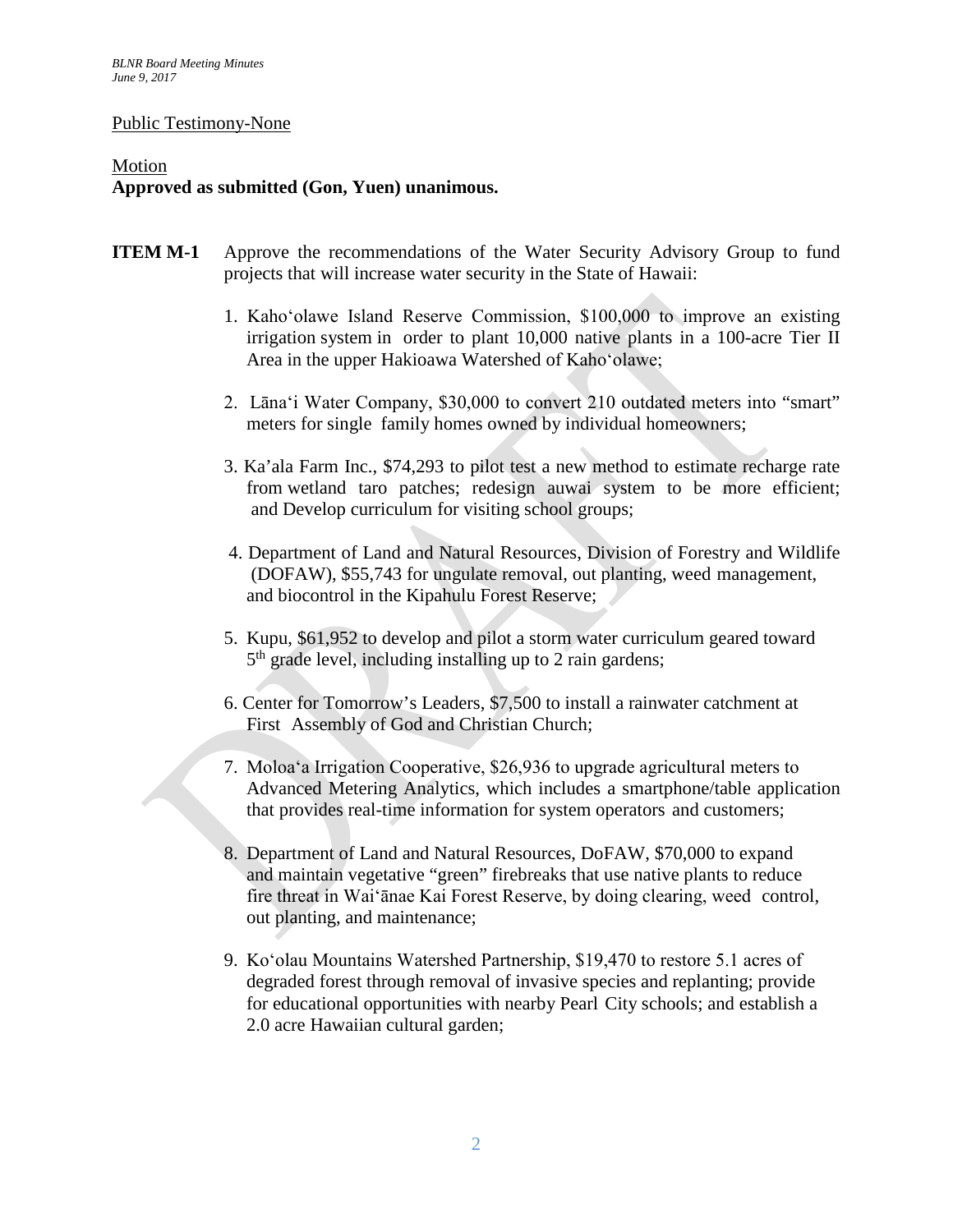- 10. Hoku Nui Maui, LLC, \$100,000 to construct 1,300 feet of an unpaved farm road as a catchment surface for management of storm water runoff and installation of 1.5 million-gallon detention basin and floating wetlands; and
- 11. The Nature Conservancy, \$68,006 to restore and manage 19 acres of estuarine and wetland habitat in Heeia and conduct community outreach and education.

And:

Declare that projects recommended by the Water Security Advisory Group are exempt from the requirement to prepare an environmental assessment, pursuant to Sections 343-5 and 343-6, Hawaii Revised Statutes and Section 11- 200-8 Hawaii Administrative Rules.

Jeffrey Pearson, Deputy Director, Commission on Water Resource Management (CWORM), Kristin Reynolds, Consultant, Lorraine Menor and Fujii present to answer any questions. The submittal in regard to Act 172, passed in 2016 regarding Water Security. It is a two-year pilot program.

### Board Discussion

Member Gon disclosed that is he the Senior Scientist and Cultural Advisor for the Nature Conservancy of Hawaii and one of items recommended and approved by the Water Security Advisory Group is a project the Nature Conservancy is putting efforts in Heeia, because of it is one of many projects, and I stand to benefit, I will remain in the meeting.

Member Roehrig asked there are any projects on the Big Island. Pearson said "no". Member Roehrig made the comment to make sure all the counties have an opportunity to participate.

Member Downing asked when you started to pick out these people, did we look at completion, or is this to get them started then money runs out. I noticed you have a total cost to run the project. We provide them with seed money to start. Pearson replied, we do not give them all the money at one time. They have to provide an update every six-months and timelines. The goal is to complete the project within 2-years.

#### Public Testimony

Yvonne Izu from Pulama Lanai supported the project.

### Motion **Approved as submitted (Gon, Roehrig) unanimous.**

**ITEM J-1** Administrative Enforcement Action for: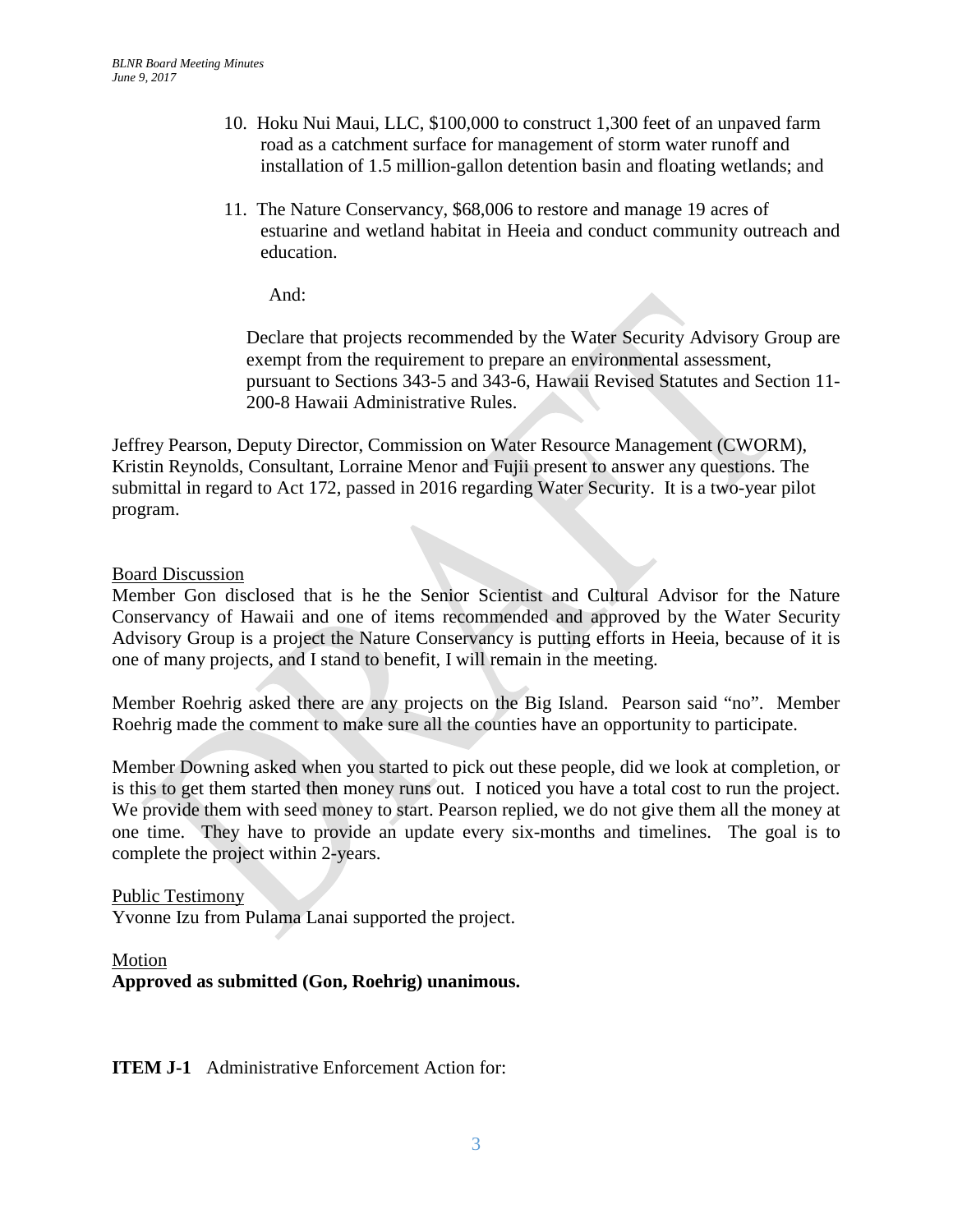- A. Violation of Hawaii Administrative Rules, Section 13-231-51: Business Activities Against Mr. Shane Turpin dba Kohala Tours, Mr. Sky K. Mullins, and Mr. William L. Gifford for Engaging in Illegal Commercial Operations from the Pohoiki Boat Ramp, Hawaii Island, and Lands Adjacent Thereto Without a Commercial Use Permit; and
- B. Request for authorization to hold a contested case hearing and for the Chairperson to select a Hearing Officer.

Ed Underwood, Administrator, Boating and Recreation explained the reasons for the violations.

### Board Discussion

Member Roehrig said that we are overcharging. We are charging the Boat Captains as well as the Owner.

Member Yuen said we can fine them \$5,000.00 for each of the (3) violations, \$15,000.00 max and no fine to the Captains.

### Public Testimony

Chris Mcquire representing Shane Turpin asked for a reduced fine to avoid a contested case. Turbin admits to committing the violation.

### Motion *Amend the fine to \$15,000.00. No fine to the Captions.* **Approved as amended (Yuen, Gon) unanimous.**

*10: 38 am. Chair Case needs to step out and Member Yuen is asked to conduct the meeting*.

**Item D-14** Issuance of Right-of-Entry Permit to Hawaii Explosives & Pyrotechnics, Inc. for Aerial Fireworks Display at Duke Kahanamoku Beach Every Friday From June 9, 2017 to June 8, 2018, Waikīkī, Honolulu, Oʻahu, TMK: (1) 2-3-037:021 (Por).

Russell Tsuji, Administrator, Land Division, summarized the submittal. There are two issues that the Board asked Staff to look into. The first one was location to see if the lagoon was a possible site. Hilton tried the location three times and found to move the show to the lagoon and the experience was not very good and they are asking to have the location at the shoreline. The second issue was the \$50.00 fee which did not include the \$500.00 safety zone fee which we were charging to every other firework show. We had many meeting regarding the fees. The submittal is written as a compromise and recommending a fee increase from \$50.00 to \$200.00 per event.

*10:45 am. Chair Case returns to meeting.*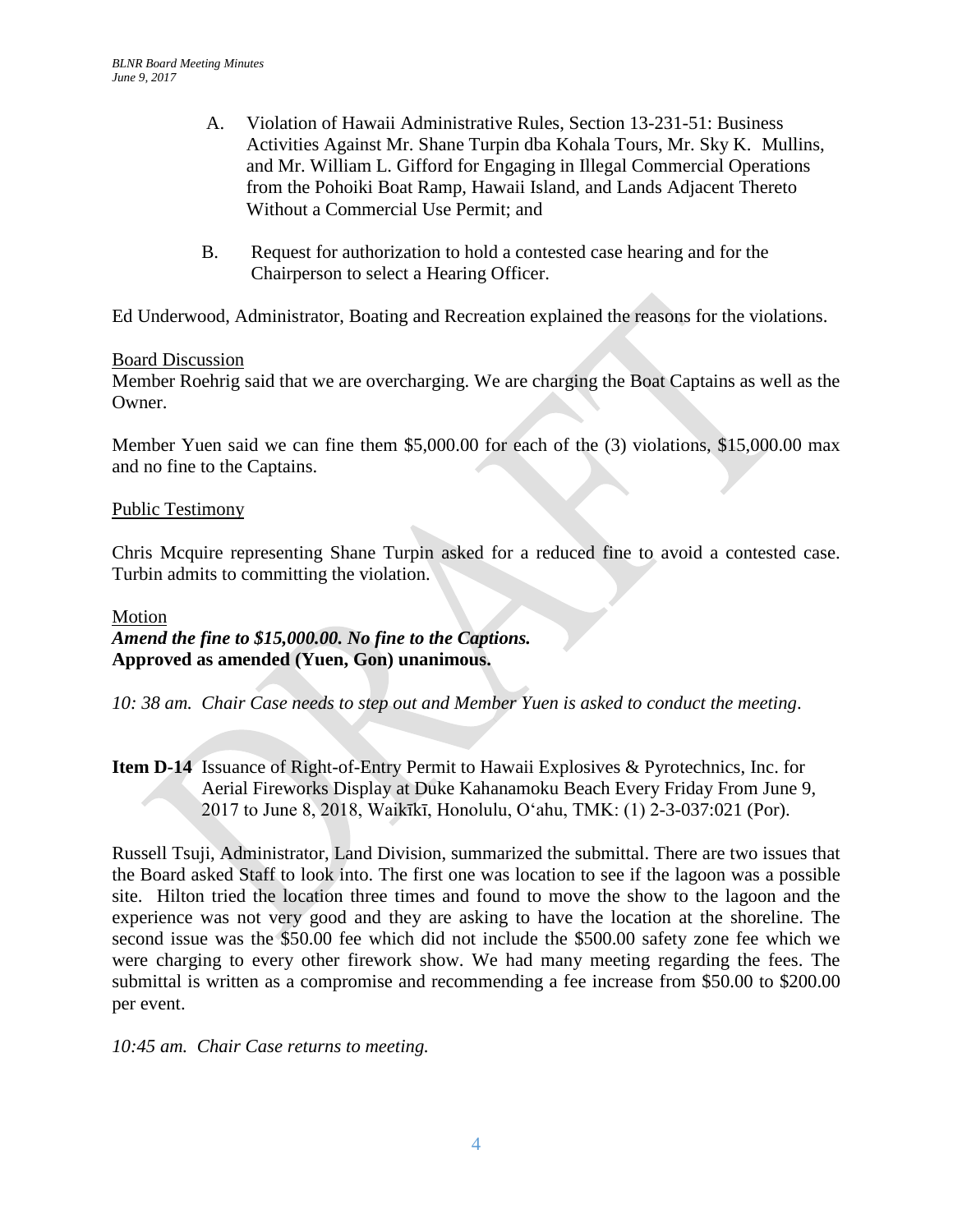### Board Discussion

Member Yuen said we will hear from the applicant first.

#### Public Testimony

Stephanie Pascual, Hawaii Explosives & Pyrotechnics, want to point out they have been good stewards and continues to be a priority for us. We are continuing to look for ways to minimize debris. Hilton has been a good partner.

Doug Ewald, Commercial Operator in Waikiki, is opposed to the increase in fee. If you increase the fees and Hilton decides to halt the Friday night fireworks it will have an economic impact on all the permitted boats that go on the water to watch it, as well as the shoreline businesses as people come into Waikiki to see the fireworks. Member Downing asked what type of business do you have in Waikiki? Ewald replied, we run permitted vessels in the Waikiki area. Member Downing asked if they do Friday night firework shows? Ewald said, "yes", which is the most expensive trip they offer and increases 3% revenue. Member Downing said, that if the fireworks go away you lose that revenue. Ewald replied, "yes, absolutely". Member Downing asked if he was willing to put in money to keep the fireworks there? Ewald said he puts in 3%. Member Downing clarified his question, and asked if he was willing to contribute to the increased fee of \$550.00. Ewald replied, he would if all the other business would contribute as well. Member Downing asked it he was willing help pay the fee without those parameters since you benefit from this show. You said you can take out up to 49 people, at \$140.00 if you gave \$ 5.00 to Hilton would that hurt you. Ewald replied, "no", although he does incur an increase in cost to take the boats out for Friday fireworks. Member Downing said that what he is hearing is everyone wants the fireworks to continue but no one is willing to help Hilton with the increase fees. Ewald said, Hilton is not asking anyone to help pay the increase in fees. It is the Board who wants to increase their revenue. I think what Hilton pays for the fireworks for the community at-large, benefits the business, the County and the State. Member Roehrig thanked him for his testimony.

Neil Miyashiro, private citizen, testified opposing raising the fees. He enjoys the fireworks and is worried that Hilton will cease doing Friday night fireworks if they have to pay higher fees.

Jerry Gibson and Ivan Lui-Kwan, representing the Hilton request that the BLNR continue its permit fee of \$50.00 for aerial fireworks display as a community benefit. The fireworks benefit local business in the area and are enjoyed by both the local community and tourists. The GET generated is approximately \$42,900.00, That is 2.2 million dollars a year at 52-weeks.

We incur the expense because we believe the fireworks contribute and benefit the community, the guests and business in the surrounding area. They also presented a letter from the Hale Koa Hotel that called Hilton's fireworks show a display of corporate generosity dollars a year. This community event is for everyone. Hilton maintains the cleanliness of the beach and empties the trash at their own expense on a daily basis. We pay DLNR approximately 1.3 million a year in fees. Hilton considers itself the guardian and custodian of the beach. Our commitment is to cause as little impact to the beach as possible. We truly believe this firework show that has continued for 25-years contributes to the well-being of our community, guests and businesses and request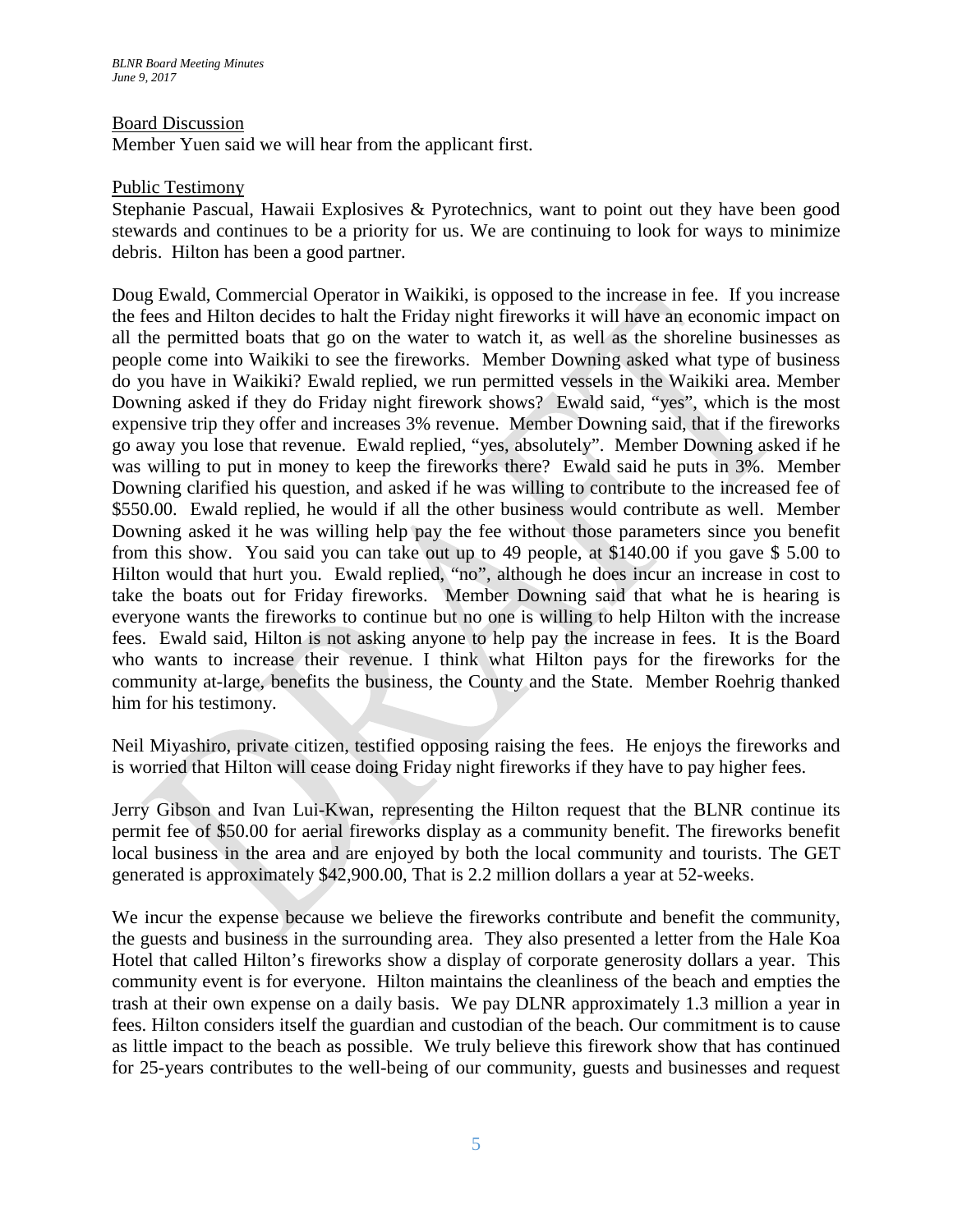to allow Hilton to continue to capture the community spirit in a positive way and continue to pay the established price.

Lui-Kwan said Tsuji started out saying we should be treated the same way as the other vendors. We feel we are, he said that it should be looked at as two separate components. The first being a community benefit. The second as a commercial event. Hilton is willing to increase to the \$750.00 per "commercial events". In his written testimony of May 10<sup>th</sup>, he cited Section 92-28 HRS, he feels it relevant. Is the charge here subject to HRS 92-28? The question is the charge of \$250.00 a fee or other non-tax revenue? If it is subject to this Statue, which says the amount should not increase greater than 50%. It is clear to me this is a fee. The Staff refers to it as a fee.

Chair Case responded that we are not raising the fee, we are proposing to charge you a portion of the fee that is already in place that we have not been charging you. Lui-Kwan said he appreciates and acknowledges that. Member Roehrig asked Lui-Kwan if he agrees to what Chair Case said? Lui-Kwan answered they will follow the Statue. Member Roehrig said that was not the question. Lui-Kwan replied, what I heard the Chair saying is what is imposed here is a new safety zone fee. Chair Case said it is a an imposition of a fee that we charge for these events. We have not been charging Hilton. We are reducing the rate to account for the community benefit.

Lui-Kwan said we already pay that fee. Regarding the two different components, one is a commercial fee. The Friday night fee comes under what is applicable here. Member Downing asked should we be charging you a square foot fee that we normally can charge for usage of permit at land entry? In other words, the fee in land is 10-cents a square foot. Is that the fee we should be charging? Lui-Kwan said you would be violating this provision. Member Downing asked how? Lui-Kwan replied the Statue says you should not be allowed to increase your fee by amount greater than 50%. Member Downing said this fee has been there already, we have actually lowered your fee. Lui-Kwan addressed it as a new safety zone fee. Member Downing clarified that was not the question, is there a fee on our books already that says for usage of land we charge 10-cents a square foot. This is what we charge canoe races, Transpac, and other fireworks. We have fees for usage of the land that we charge a percentage. What I am asking you is that the fee we should using and not this 50%, for some reason you feel we raised your rate over 50% or should we revert back to what the original rate should be? While we are lowering your rate by 200%.

Lui-Kwan said what he understood from the submittal, that the amount that should be charged is an additional \$200.00 per event. That is what I am addressing. He said he wanted to talk about the new safety zone fee. Member Roehrig said, that you call it a new safety zone fee, we do not call it a "new" fee. We call it a reduction of what we charge everyone else. Part of our responsibility under the Constitution, as Trustees of the land is to be equable and fair to the community that uses the land and treat everybody as equable and fair as we can. You want us to charge you a lower rate than what we charge all the small guys around the State that pay more than you. Lui-Kwan replied that brings us back to our original point that we are paying that with the commercial activities. The Friday night activity is not a commercial activity. It is essentially a community benefit that has been going on for 25-years.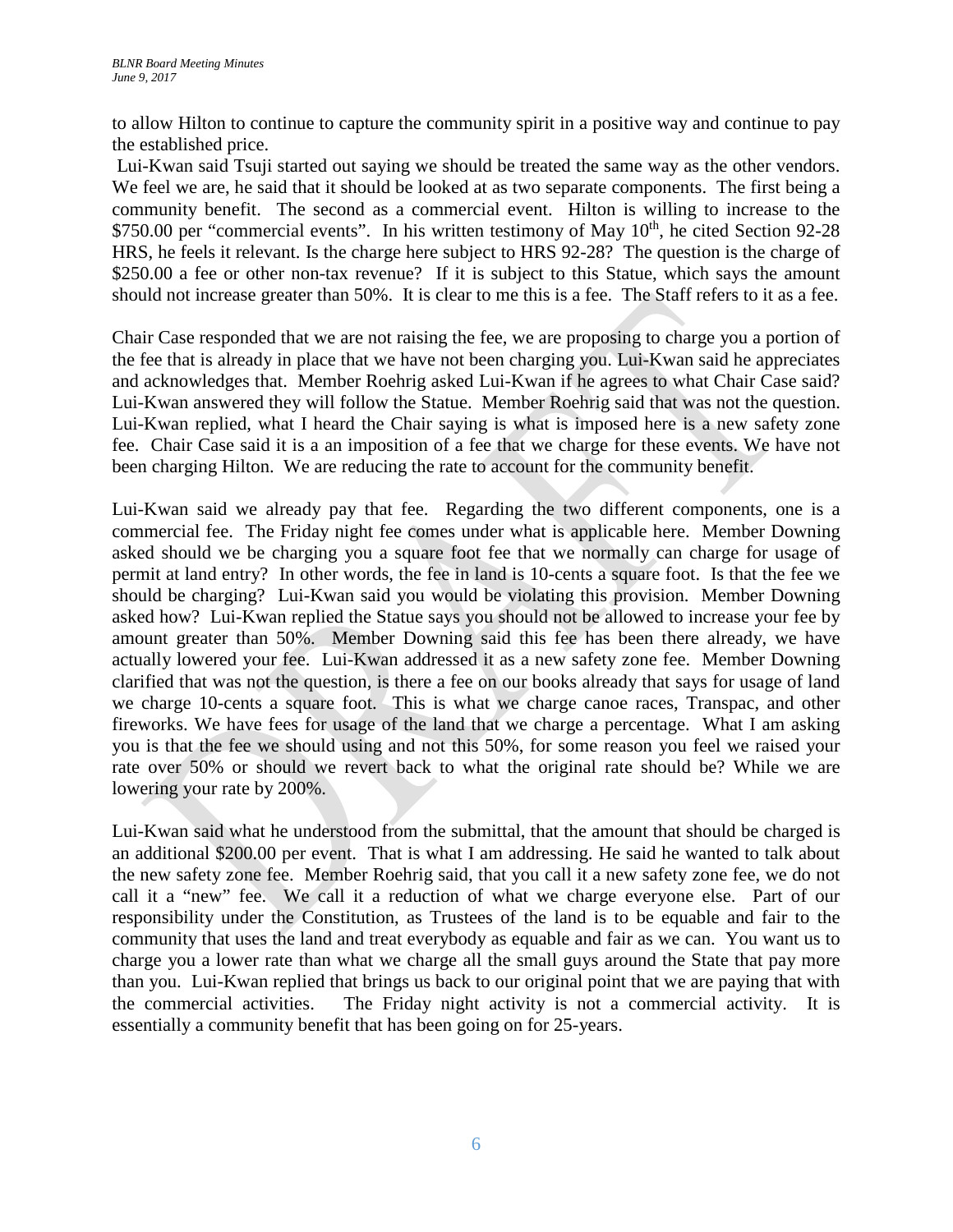Chair Case said she understands their position, just to clarify the Staff submittal, is that as we discussed, we recognize that it is a community benefit as well as commercial benefit to Hilton. This was a way of splitting if you will, in a way that acknowledges both.

Lui-Kwan said Hilton's position is that what happens on Friday night is a community benefit. Chair Case said, arguably anybody else that does this kind of thing can make the same argument that it is a community benefit. Sometimes it is strictly private. But everyone gets to see them. Lui-Kwan argued that we do it 52 times a year. Chair Case replied we have not articulated it this way but the Waikiki community and the people who like to view fireworks, there are others who do not like the fireworks. There is a little bit of a tradeoff.

Lui-Kwan wanted to point out that the 92-28 Statue is applicable. If you look at the Right-of-Entry Permit revenue is subject to that Statue. What I refer you to is HRS 37-62, where the define non-tax revenue and sources, they refer to departmental earnings of various sources, there is another section in 37-62, rentals collected for use of public property. Based on the Statue and the definitions of non-tax revenue, departmental earnings, this is covered by 92-28.

Member Yuen asked Tsuji-Land, if the money goes into the our special land-water conservation fund? If it is lieu, we would only treated as revenue in lieu of rental. Tsuji replied, yes, we refer to it on page 1 of our submittal, RP Statue 171-55. Member Yuen said, I believe Member Downing is correct in his analysis. This is a fee in lieu of normal 10-cents per square foot, per day charge for a Right-of-Entry into a beach area. It was done in lieu of that because when it was calculated for the size of the fireworks safety zone it came out as an enormous amount of money. Although it is described as a fee, it is actually a rental charge for the temporary use of State land. It does not go into the State General Fund as the fee would. But goes into the DLNR Conservation Fund.

Member Roehrig said he took a closer look at HRS 97-28, this provision supports what we are doing as opposed to what you said. First of all, it does not say how many times a year you can raise it not more than 50%, 92-28 does not address that. He quoted a portion of Statue 92-28. He pointed out that the comparability relates directly to what we charge everybody else. That is what we have to balance. Not just raising yours, we have to make it an equitable fashion comparing it to what we do for people similarly situated. In that context, if the increase is overdue, because we are charging everybody more, at 10-cents a square foot. We need to step back and determine what is the relationship between what the revenue derived and the cost of the value of the service rendered. The only way to know exactly what the real benefit is if we look at everybody's book. That is not our purpose. We need to be equitable with all the people similarly situated. I think that 92-28 actually supports the Chairperson's view and the comments made by Members Downing and Yuen.

Lui-Kwan responded, there are two things in the Statue, the relationship between the amount of the fee and the services provided. Hilton pays for all the clean-up, security, and maintenance. The idea is what is the relationship between what your charging and what service you are delivering. Everything is being done by Hilton. The second thing, I agree with comparability provision in this Statue, but I am coming back to the point that we are comparable because on those kinds of items and activities where you are charging \$550.00 we are already paying that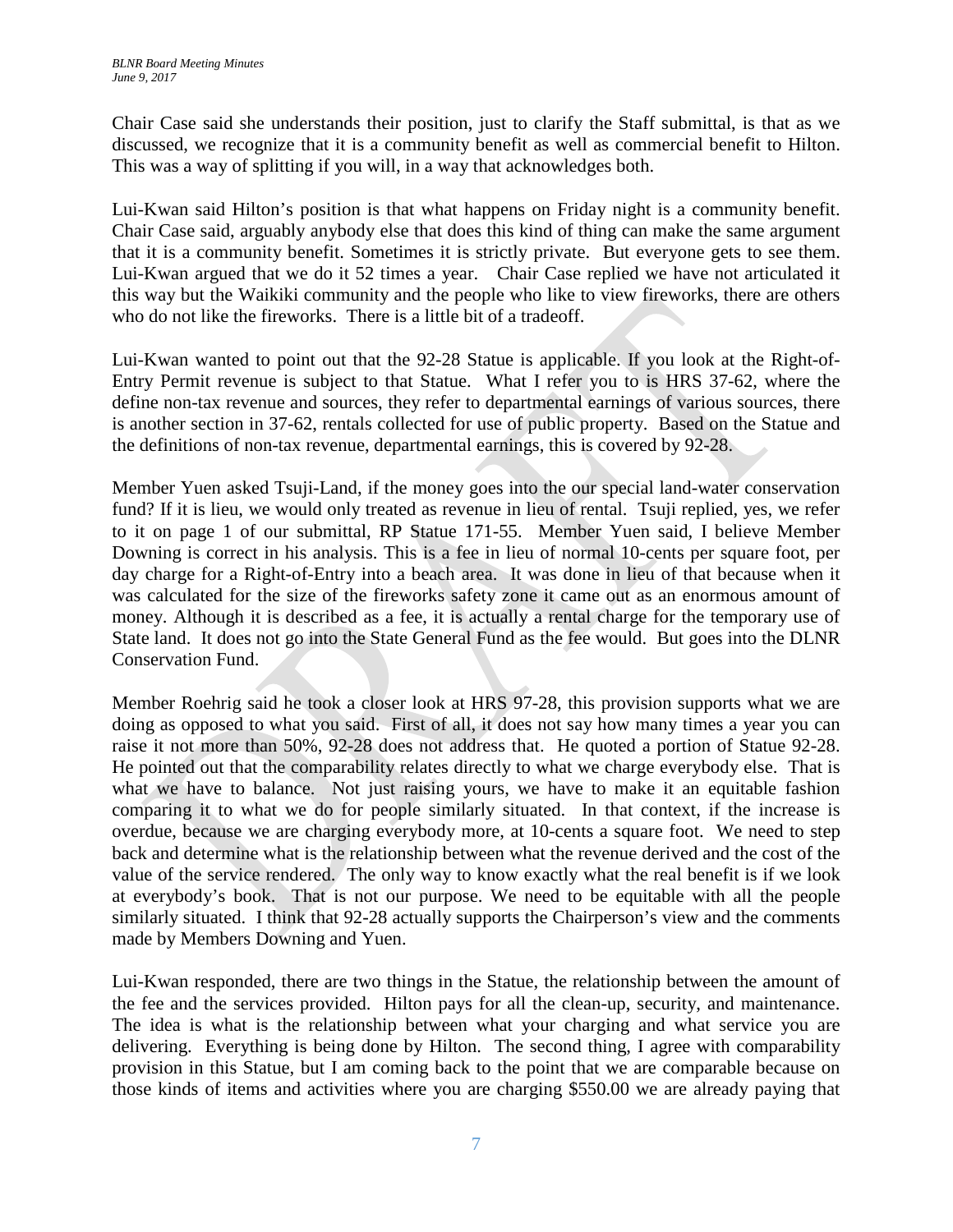and in an effort to find common ground, Hilton is willing to increase it to \$750.00 (commercial activities).

Chair Case said this is for the safety exclusion. The fact the public cannot go in this area for this period of time and that is the fee we are trying to apply evenly across the board to other permittees. Member Downing asked Tsuji-Land, what is our normal charge for that square footage at our rate of 10-cents a square foot? Tsuji replied, somewhere in the range of \$20,000. Member Downing asked Lui Kwan, using your 97-28, if we use that basis as a fee, we should be charging you \$10,000. Lui-Kwan said you can charge anything you want, but are people going to pay it? Member Downing said when Staff came up with recommendation it start on the premise of first, in order to do fireworks if they went on the rate of 10-cents a square foot, you would be paying \$20,000 a day. They decided to create something for you. This is where it came down to \$550.00 a day. Through Boards before us, you got it down to \$50.00 a day.

Member Yuen said the \$500.00 was not created for Hilton, it was applied generally with the recognition if you charged \$20,000.00 for the safety fee, it probably would result in ceasing the fireworks display. Member Downing said this price was not formed out of rules they already had, it was to be equitable to work with the firework people, to create a rate that they could pay and still have their shows. It was not to put them out of business. Now you come and say this 92-28, we cannot raise it 50%, on the flip-side the rate should have been \$20,000, your saying statue we cannot lower it more than 50%. Yes, we want to be equitable, yes, we want to be good partners, but we have a fiduciary duty to the State. Lui-Kwan, it is not I who is saying this, I am a lawyer, I am following what the law says.

Member Gon made a motion to approve the submittal but amend to lower the rental fee to \$100.00. Member Yuen 2<sup>nd</sup> the motion. Members Downing, Roehrig and Chair Case opposed the motion.

Member Yuen stated he agrees with Hilton providing a community benefit. He has been down to watch the show and there are hundreds, maybe thousands of local people getting free entertainment, maybe they have to pay for parking, but they are having fun, they are happy. There are not too many things like that anymore.

Member Downing said that is why we discount the rate. Chair Case added down from \$500 to \$200.

Member Yuen said we have something that makes a lot of people happy, and we have a mutually beneficial relationship with Hilton, from the stand point of the joy it brings to people and the increase in spending that makes its way back to the State in GET or 3 % revenue that the boating guy talked about. I think Hilton does not want to come here and say if you charge us x-amount of dollars we are going to yank the show. I have to be concerned about when someone does something really nice, even if we could charge them more, should we charge them more? I would be happy to keep it at \$50.00, the motion is for \$100.00, I am happy to go along with that. It is different from other shows that are put on, you cannot plan to see those like you can plan to see the Hilton fireworks. That is my preference.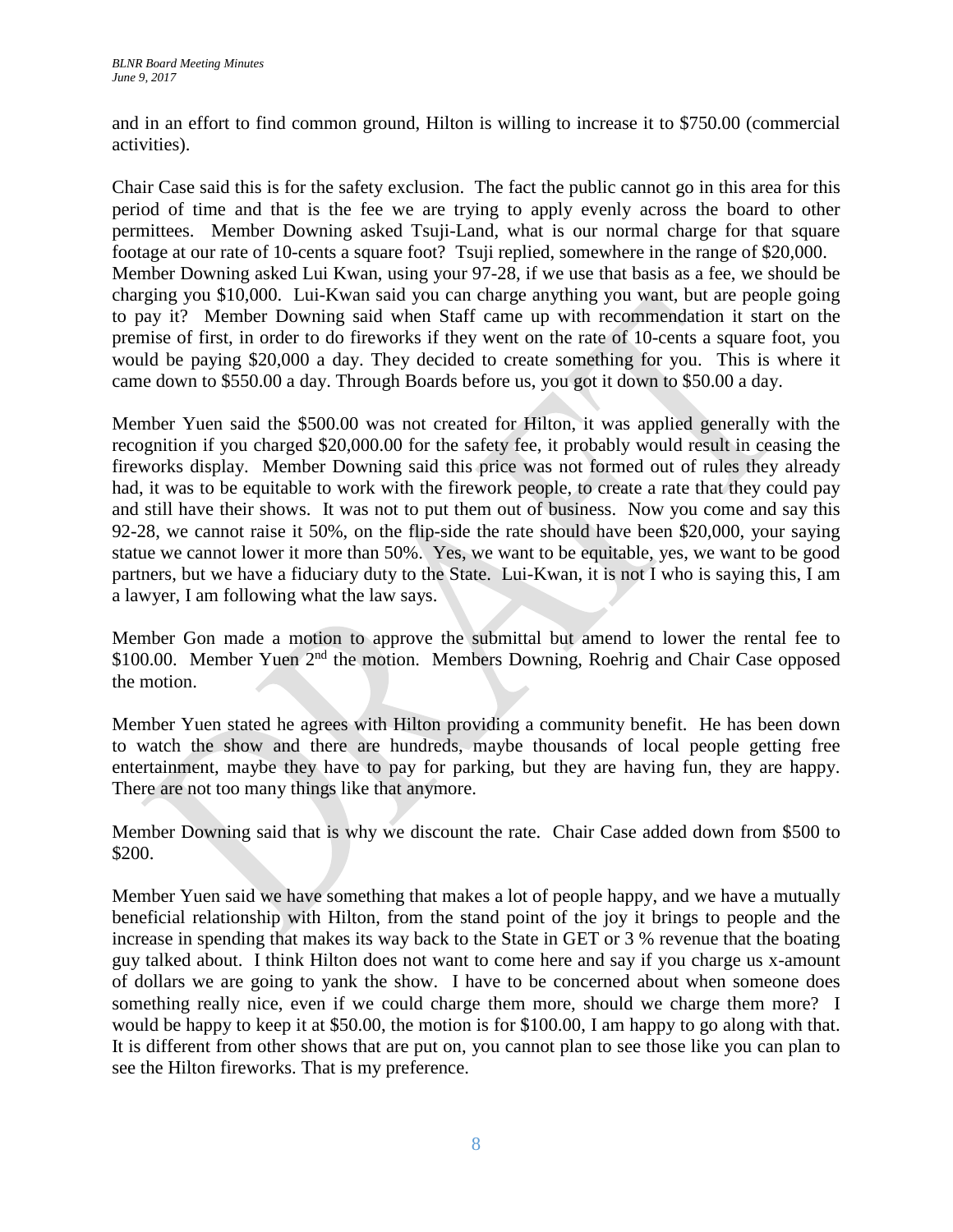Member Gon elaborated on the motion, we have heard the term similarly situated a number of times during this consideration and I do believe I heard Counsel for Hilton say that for those situations that are similar to others, example Corporate one-time thing they are willing to increase it \$750.00, but for this different situation of a regular public benefit display, that it is not the same situation. said it merits consideration of a lower fee. It generally benefits the community, we occasionally go up to our lanai and watch the fireworks from miles away, we get to enjoy it.

Member Roehrig made a motion to defer the matter for 2-months. With respect to the Board members and the views offered by everybody in particular Council for Hilton. The stakeholders of Waikiki need to sit down with Hilton and see how they can share in the cost and everyone gives a little. There is an opportunity for the community to help share in the cost. Chair Case said this is about fairness.

Member Gon said that before we can do that there is a motion that has been seconded. Let me just say that this is for this year's permit and that I think we can grant the permit at the lower rate and in a year's time work with the community with the anticipation that when it comes up again it will likely be at the higher rate.

Chair Case said they did that last year, we have had this discussion before. Member Roehrig agreed. Member Gon said in the nine-years prior to that. that he served on the Land Board we had a pretty stable passage of this with the community service argument. Member Yuen said we should act on the permit today because it is expiring. If we cannot reach a consensus on the amount we could continue it at the present rate and revisit it at a later meeting. Sooner than a year. I prefer not to do that either we keep thrashing this over. Normally we have seven members, we are short two members, we need four votes to pass something. I do not think we are in disagreement in passing permit to continue.

Member Downing said he stands behind Member Roehrig because this came before us awhile back when we had seven members and the applicant deferred it.

The Chair repeated the motion to approve the permit with a \$100.00 fee total. Members Gon and Yuen voted, "Aye". Members Roehrig, Downing, Chair voted, "Nay".

Member Yuen asked Mr. Gibson, you are willing to pay \$750.00 for your corporate events, are you paying \$550.00 now? He replied. "yes". In 2016, we had seven and in 2017, eight so far. Chair Case commented that we are not talking about money here. We are talking about fairness in how we apply a fee. In my opinion, if we were to do that we would not be transparent from the way we apply this fee and be inconsistent. That is my problem with that suggestion.

Member Yuen, said the numbers are not going to balance off. But in the interest of bringing this closer, my thought was when Hilton has a corporate event, it is somewhat easy for them to say this is what it cost and this our fee to you the corporate person and they pass it on where our fee, the have to put that in to the budget they send to corporate office says, "wow" you are doing this show for the people in Hawaii and they want an extra \$10,000 a year more.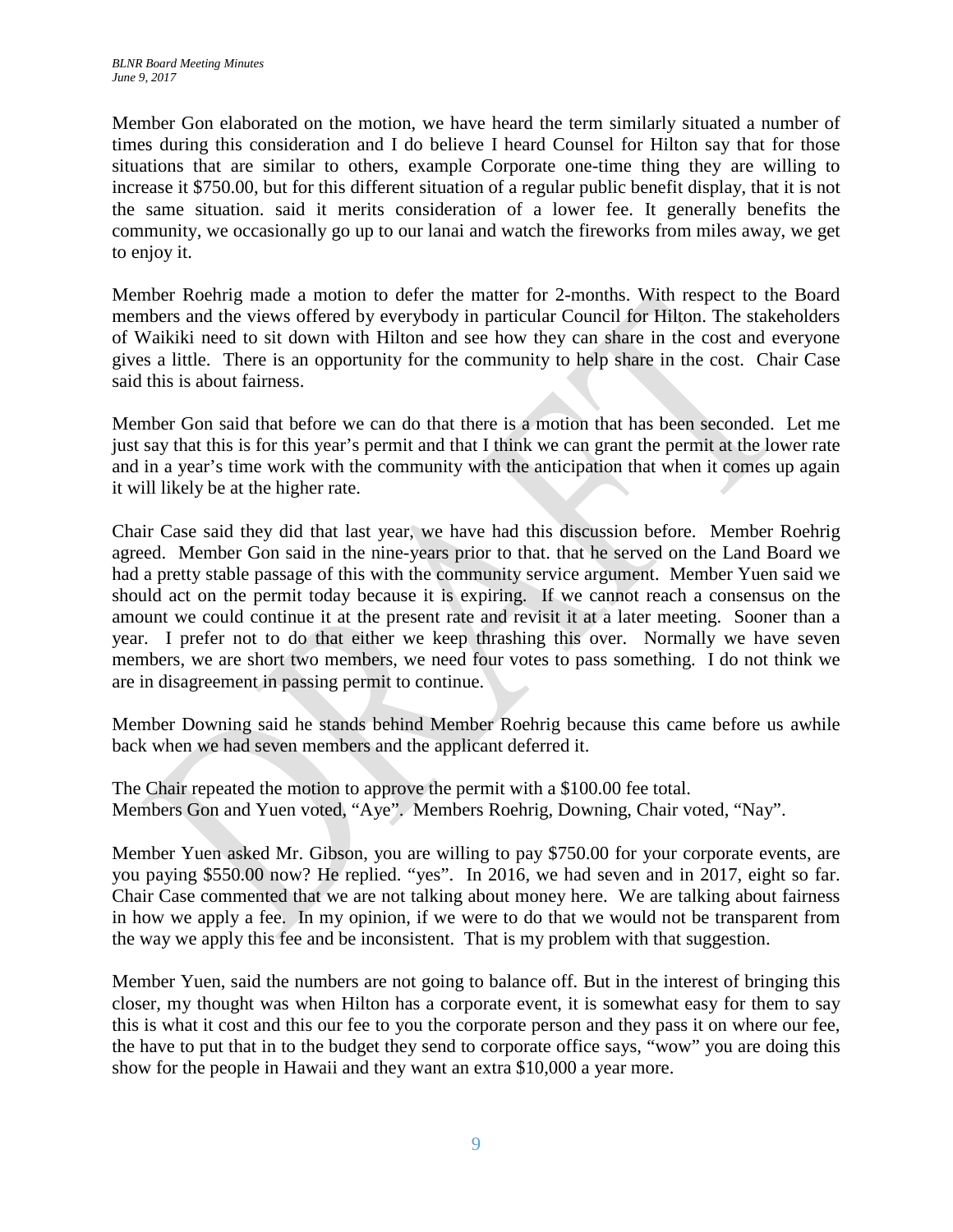The motion did not say anything about increasing the corporate fee, if you are opposed that, I will quit this line of exploration.

There was no further discussion and Chair asked if there was a motion to approve as submitted. Member Gon made the motion to approve and Member Downing seconded.

Member Roehrig commented that this was a good compromise, not perfect. We value your operation. If this does not work you can come back and we can revisit it. We have to be transparent. Member Yuen said, he will vote for the motion rather than defer it, there is a show tonight that is not permitted and the alternative is a deferral, rather than wait for a full Board we might have a different outcome. Member Yuen and Gon both would have liked to see it stay at \$50.00 a show. But with respect to the Chair and other members, and getting the permit in place they will vote to approve the submittal.

### Motion

# **Approved as submitted (Gon/Downing) unanimous.**

### **The Board decided to hear Items D5 and D-6 together.**

**Item D-6** Sale of General Lease at Public Auction for Hotel-Resort Purposes; Authorization for Staff to Prepare and Publish a Request for Interest in a Long-Term Disposition of State-Owned Lands, Waiākea, South Hilo, Hawaiʻi, Tax Map Key: (3) 2-1-005: 033, 034, 035, & 045**.** 

Russell Tsuji-LAND said that Staff is bringing back to the Board, two things, a sale of public auction for a short-term 3-yr./lease and second, to see if there is interest, if the requirement for a 65-year lease long term disposition, what kind of rent would be possible, if we required a demolition and rebuilding

**Item D-5** After-the-Fact Renewal of Revocable Permit No. (RP) S-7879 to Savio HBH Development Company LLC, Permittee, Waiākea, South Hilo, Hawaiʻi, Tax Map Keys: (3) 2-1-005:033, 034, 035, & 045.

> Report on 2016 Appraised Rents for: (a) RP S-7867 to Association of Apartment Owners of Country Club Hawaii, Inc., Permittee, Waiākea, South Hilo, Hawaiʻi, Tax Map Key: (3) 2-1-005:020; (b) RP S- 7879 to Savio HBH Development Company LLC, Permittee, Waiākea, South Hilo, Hawaiʻi, Tax Map Keys: (3) 2-1-005:033, 034, 035, & 045; and (c) RP S-7892 to Reeds Bay Resort Hotel, Ltd., Permittee, Waiākea, South Hilo, Hawaiʻi, Tax Map Key: (3) 2-1-005:022; Implement New Ground Rent for RP S-7879 to Savio HBH Development Company LLC, Permittee, Waiākea, South Hilo, Hawaiʻi, Tax Map Keys: (3) 2-1-005:033, 034, 035, & 045.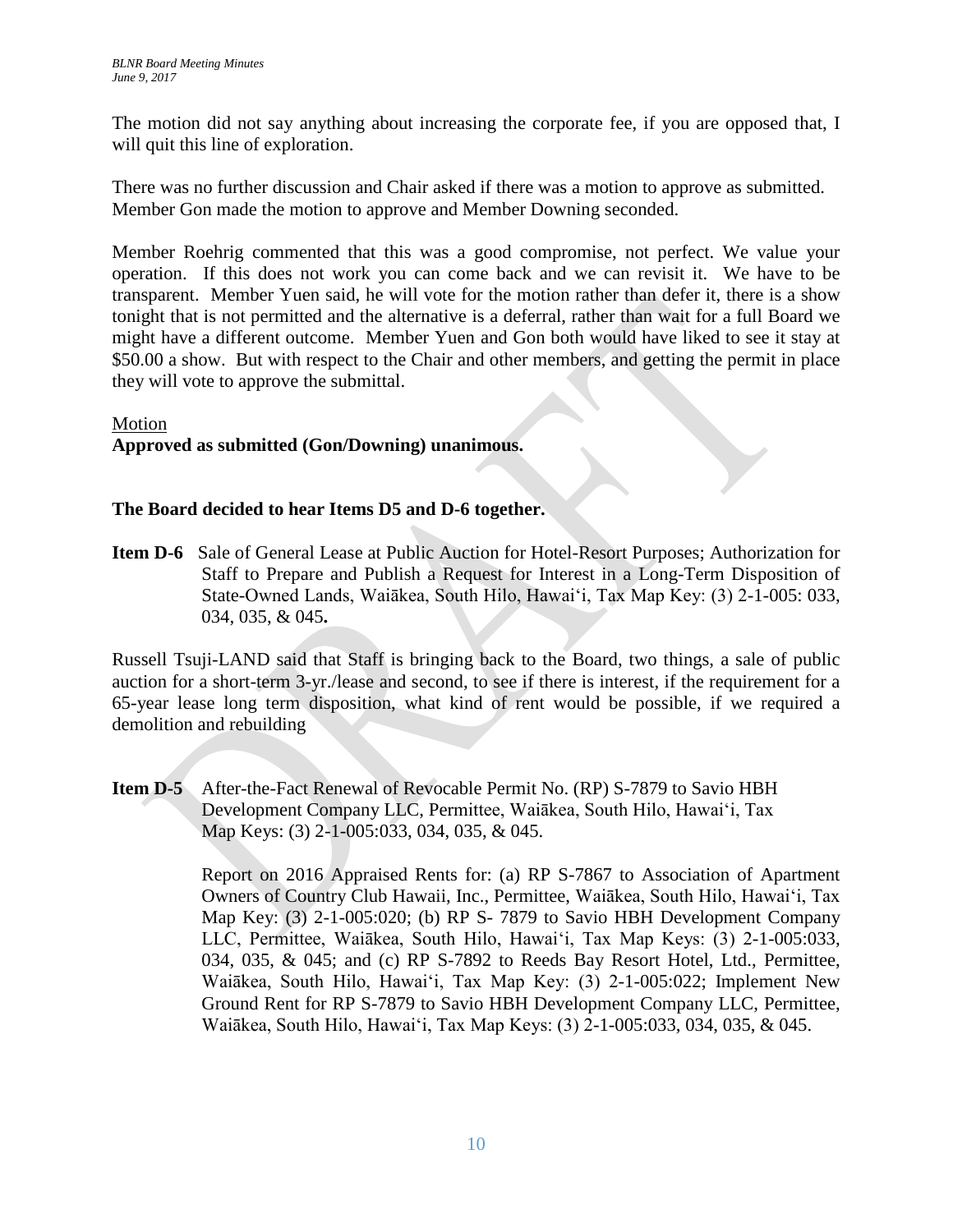#### Public Testimony

Will Okabe, representing Mayor Harry Kim, County of Hawaii opposes the 3-year general lease (Uncle Billy's) as the property is not safe. The County Building Inspectors will be going out the building next week Tuesday to further validate the findings of the report. We have obtained credible information that there is at least one party interested in a long-term lease of the subject property. Potentially offering the scope of improvements and services that area deserves and needs. This being said we fail to see the value of the short-term lease that would preclude the prompt consideration of long-term solutions and opportunities to return the property to its rightful place as an asset to the Banyan Drive peninsula. A goal of the Banyan Drive Redevelopment Agency which should be pursued without any further delay.

For the last 30-years with this revitalization project in Hilo, that Member Roehrig mentioned is still in conference, the Mayor has not funded this particular agency due to budget. We really feel this area is a vital part for the economy. We do not have enough facilities to accommodate all those people who come to participate in Merrie Monarch. A lot of the Halau's must use the County facilities/gyms, because we do not have the infrastructure in this particular area. 30-years ago we had first class hotels, accommodations, restaurants in the Hilo Bay area. We feel that giving other hotels an opportunity will help the Big Island economy to grow.

### Board Discussion

Chair Case said if this were shut down and maybe it is time it would be vacant and that will be a challenge that we would like to make sure we work cooperatively with the County to secure the building during its vacancy if that is the way this goes. The other is the very significant cost to tear it down and whether we can work that into a long-term bid proposal that would be optimal if not, the building is going to come down with public dollars so we would hope the County would do cost-sharing, otherwise we would have to go to the Legislature for a share of it and it is not cheap. We have to go into this with our eyes wide open, there are future costs in pursuing a closure alternative. Speaking with Mayor Kim yesterday, we are committed to partnering with the State in any way we can to be able to make this particular agreement happen.

Member Yuen asked Mr. Okabe if the Inspectors going to be looking for other situations that are immediately hazardous to people and share the report with the Board. Mr. Okabe said our understanding is it is unsafe. Member Roehrig asked if the Inspectors have the expertise to check on the asbestos that was noted in a 2015 report. Mr. Okabe said, "yes". Member Roehrig said that the report says there is a substantial asbestos issue.

Stu Miller, Tower Development, asked the Board a few procedural questions: Has the gross income of the property submitted by the Lessee to the Board? Is it public record? Tsuji-Land, replied, rents are public record. Miller said rent under the Revocable Permit shall be determined by independent appraisal, has this been done for the holdover period? Is the May  $27<sup>th</sup>$  appraisal approved by the Chairperson and is this public information as well? Chair referred him to Gordon Heit, Land Division.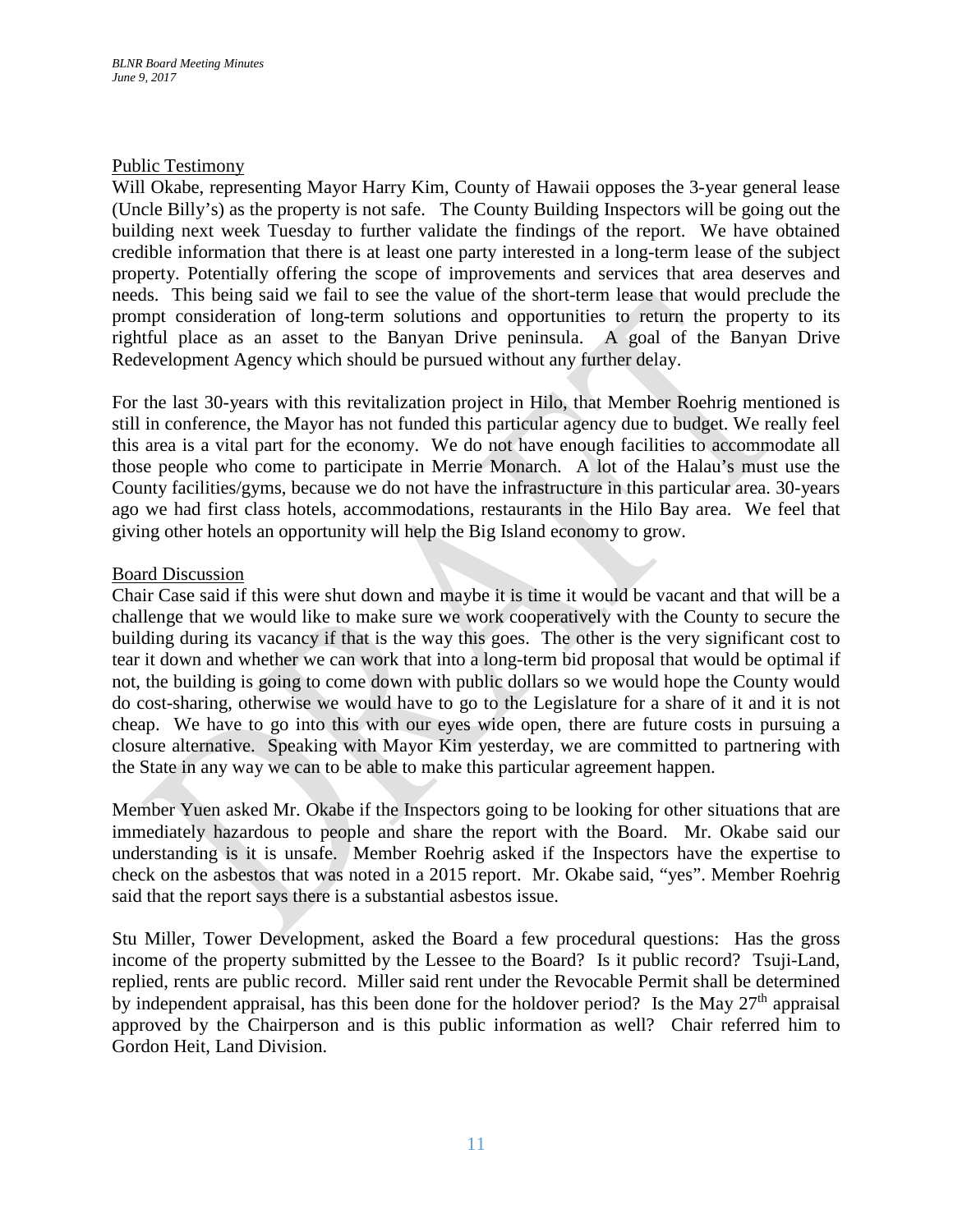Peter Savio, would like to see a long-term lease due to the condition of the property. It is not worth putting money into it even on a short-term lease, for the amount of work that needs to be done. I am not interested in a short-term or long-term lease. We wanted to cancel but would continue on a month-to-month until you find someone.

Member Roehrig said that he went there and feels that it should close down. The concern for the employees regarding asbestos throughout the building. He referred to an environmental report that was done in 2015 (Limited Hazardous Report). He has a sense of urgency.

Savio said, when the report came out we met with your department and we talked about all the violations and what had to be done. At that point, you need to go long-term because of the condition of the property. To be honest, I do not remember the asbestos being a major issue, and usually that would be something I remember, but regardless it should be shut down. Member Yuen commented, we have a report that there is asbestos in places in the building, there are asbestos in many old buildings, neither you or I are an expert on what this means as far as any kind of imminent harm to people. The County is going in next week to look at it and report back if there is any kind of imminent problem with occupancy and we will take appropriate action.

Miller, Tower Development, said we are going to open Tower Three and we are looking to hire employees and would encourage the employees being affected by the closure to apply.

*12:10 pm-Break for Lunch 1:45 pm- Back in Session*

Continuation D-5 deferred until Savio returns

**Item D-1** Partial Withdrawal of 3.20 Acres from Governor's Proclamation dated June 5, 1909; Reset Aside 3.20 Acres to the County of Kauai, Department of Water for Proposed Clearwell Reservoir, Access Road, Water Pipelines, and Related Purposes; Issuance of Management and Construction Right-of-Entry at Kalāheo, Wahiawā, Koloa, Kauaʻi, Tax Map Key: (4) 2-4-009: portion of 003.

Tsuji- Land, presented the Staff submittal and did not have anything else to add.

Board Discussion Member Gon clarified that this was in the lower Wahiawā.

Public Testimony- None

Motion **Approved as submitted (Roehrig/Gon) unanimously.**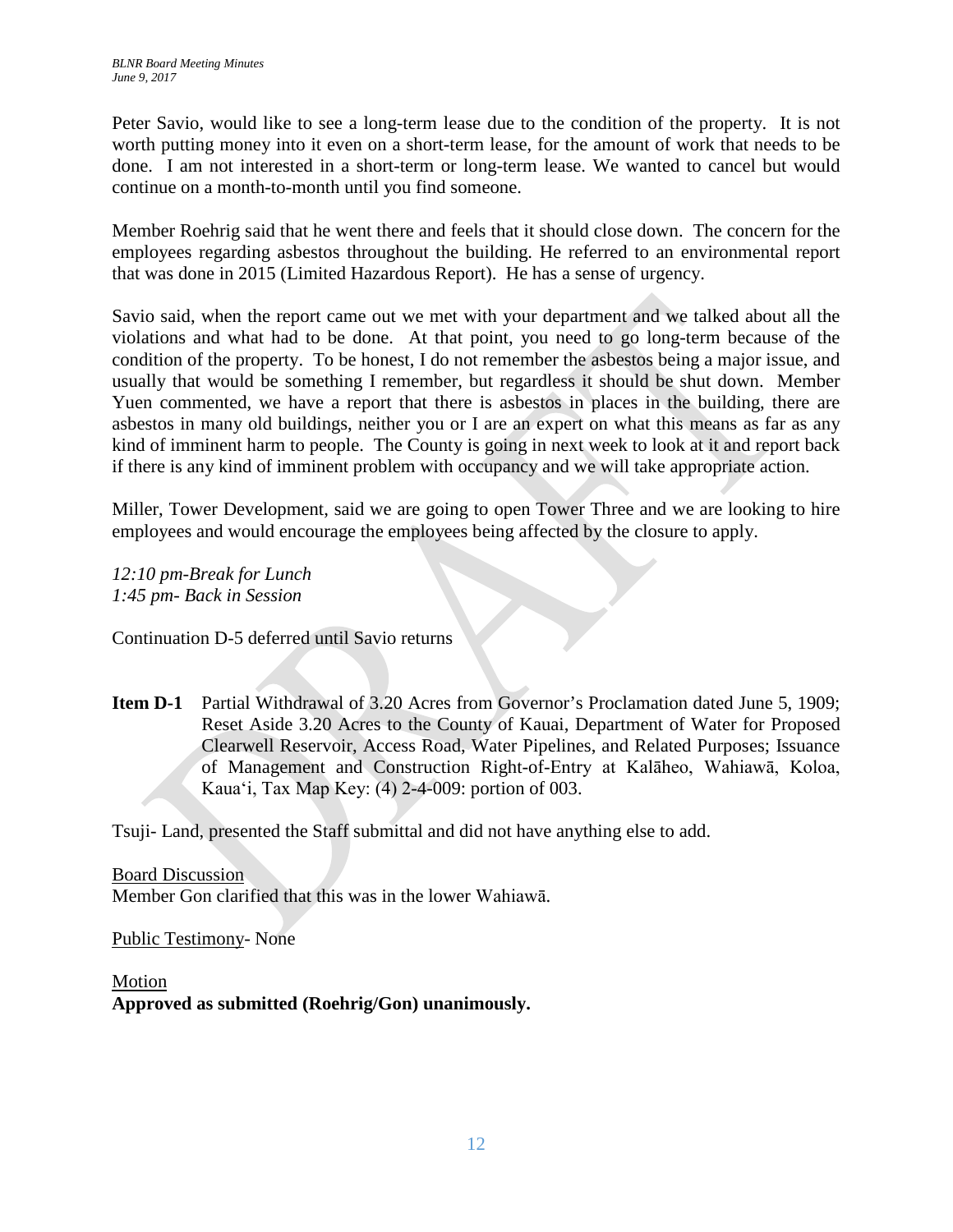- **Item M-2** Consent to Assignment of a Sublease from Tiare Enterprises, Inc. to BKKM Enterprise Corp., Retail Concession Agreement No. DOT-A-09-0002, DFS Group, L.P., Honolulu International Airport, Tax Map Key: (1) 1-1-03: Portion of 1.
- **Item M-3** Issuance of a Revocable Permit for a Preferred Hold-Room in the Main Terminal, Hawaiian Airlines, Inc., Kona International Airport at Keāhole, Tax Map Key: (3) 7- 3-43: Portion of 40.
- **Item M-4**. Issuance of a Revocable Permit for Office Space in the Main Terminal for Airline Operations, Hawaiian Airlines, Inc., Līhuʻe Airport, Tax Map Key: (4) 3-5-01: Portion of 8.

Ross Smith-DOT Airports reviewed Staff submittals.

#### Board Discussion

Member Roehrig parochial matter regarding Item M-3. Member Roehrig complained about Hawaiian Airlines service to East Hawai'i, particularly the lack of morning flights. Smith responded that a "preferential holdover" was given to airlines with a minimum number of flights; it is a contractual right. Roehrig asked Smith to talk to someone about this.

### Public Testimony- None

# Motion **Approved M-2, M-3, M-4 as submitted (Gon, Oi) unanimously.**

## *Continuation of D-5 (Reeds Bay & County Club)*

Tsuji- Land, explained for this section, they are reporting on appraised rents for the three RP's (Reeds Bay, County Club, & Savio). When we drafted this, we pointed out a couple of issues. Reeds Bay retains ownership of improvements and pays only for ground rent. County Club renewed at ground rent value. Savio for 2016 appraisal, ground rent came out to \$4,575/month, or if it is land and improvements then it would be a flat 3% of gross.

### Board Discussion

Member Yuen did not want to take up the Pagoda until later in the day. He noted that this is just a report on the appraisals for Reed's Bay and Country Club.

Don Inouye from Reed's Bay was present to answer questions.

Member Yuen suggested putting an item on the agenda to change to a rent based on land and buildings for both Reed's Bay and Country Club. He said that the primary reason for having Reed's Bay retain ownership of the building was to not make them pay for the demolition, not to lock in the rent being always based on land only. Tsuji asked if these could be continued for the remainder of their term, four or five months, on the present basis, and Yuen agreed.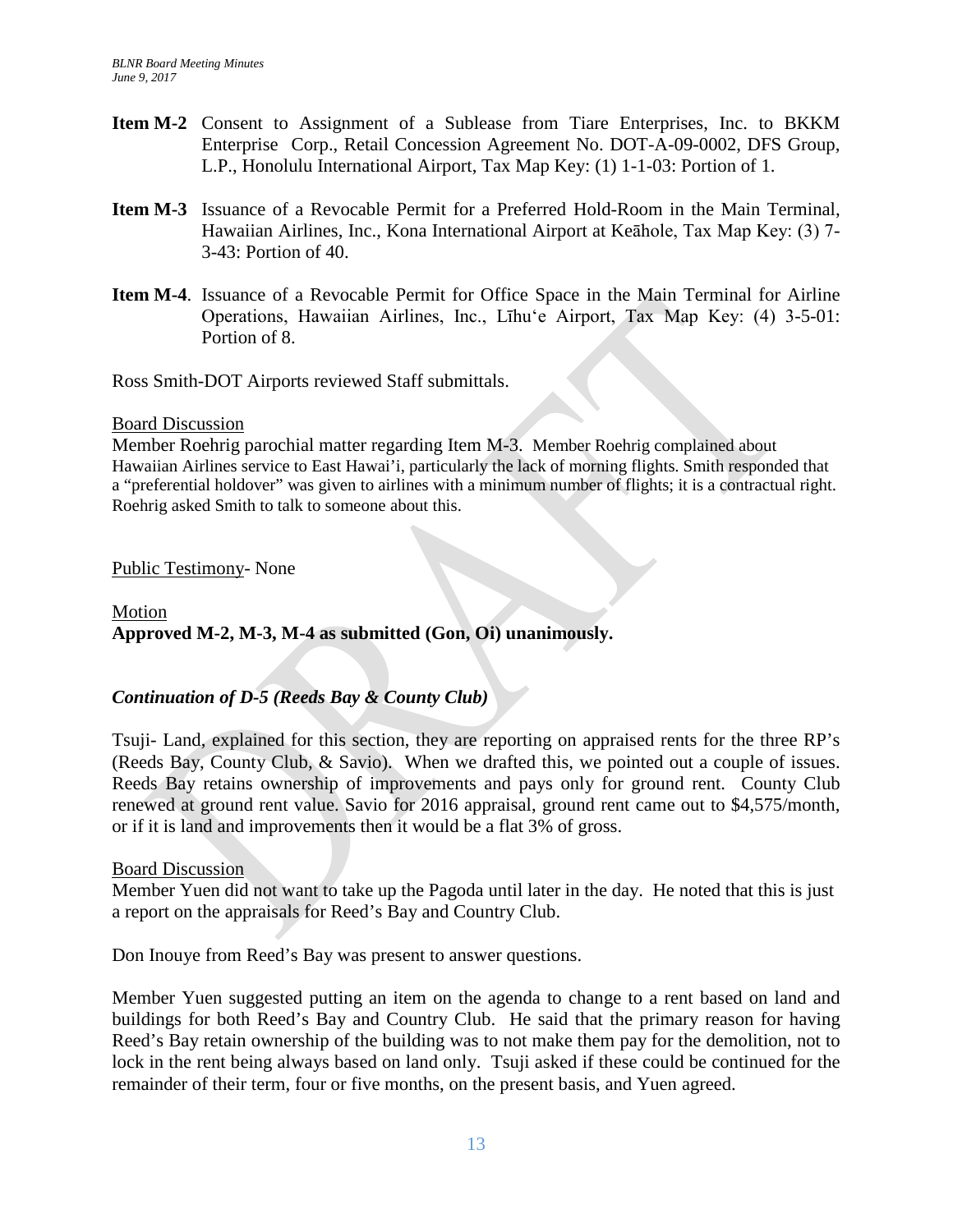Yuen asked how percentage rent would be calculated on Country Club. He asked how Country Club is currently being run. There had been a condominium. Our permittee is the AOAO. Tsuji was not sure of the status of the current permittee. Member Yuen said he is not sure who is collecting the rental for individual units. Is it the association or the former owner? Tsuji said it was the entity that resulted after the legal actions. Member Yuen said that if we are going to charge 3% we have to be sure that all income goes through one entity so that we collect from all units. Yuen said he suspected that the former condominium owners were still collecting the rents from the units they had owned. Tsuji said there would be no authority for that to happen. Tsuji repeated that the state only dealt with one entity. Yuen suggested that there was a great deal of money being made by someone at the building. He suggested that we get a professional property manager to manage the building and the state would then get the bulk of the rent. Tsuji said that his understanding was that some of the non-paying former owners have been evicted. Staff had met with the lawyer who was hired to do this.

Member Roehrig said we need to find out whether we were charging a fair amount.

Ed Bushor, representing Tower Development and Grand Naniloa, said that if this had been his building, he would have hired a property manager who would have gotten 5-7% of gross with the rest to him. He leases the building next door, and there are police cars there every day. He suggests that this be looked into to see that the State's interests are maximized.

Member Roehrig asked if we could hire a property manager. Member Yuen said perhaps we could find a property manager who would take an RP and the rent would be negotiable.

Member Roehrig asked Bushor what the problems were. Bushor said that he could not be sure the problems were coming from Country Club but there were problems with people near their driveway and along the oceanfront.

Tsuji said that the prior Governor's task force did not want the Country Club to be a residential area. They wanted it in resort. Tsuji said that the property could possibly be set aside to HHFDC as an affordable rental. This is not DLNR's role.

Member Yuen said that per the Erskine Report, this is an interim situation. He thought that the goal was to get a good return to the State at present but the building will probably have to come down in the relatively near future.

Don Inouye said that that appraisal report had an adjustment because of the short-term nature of the RP. He said that if he was charged 3% of gross, it would be about the same as his current appraised rent. He had a gross of about \$1 million last year. He discussed his efforts in the past to get a long-term lease.

Member Roehrig questioned Inouye about asbestos in the Reed's Bay building. Inouye said that he had this checked out years ago and that it passes unless if you disturb it. In response to a comment about finances he said his net was about \$70,000 last year.

Chair Case called up Peter Savio, who had returned to the meeting.

Savio thinks that Uncle Billy's could be shut in a short time because so few rooms were actually rented and visitors could switch their reservations to other hotels. Member Yuen said that he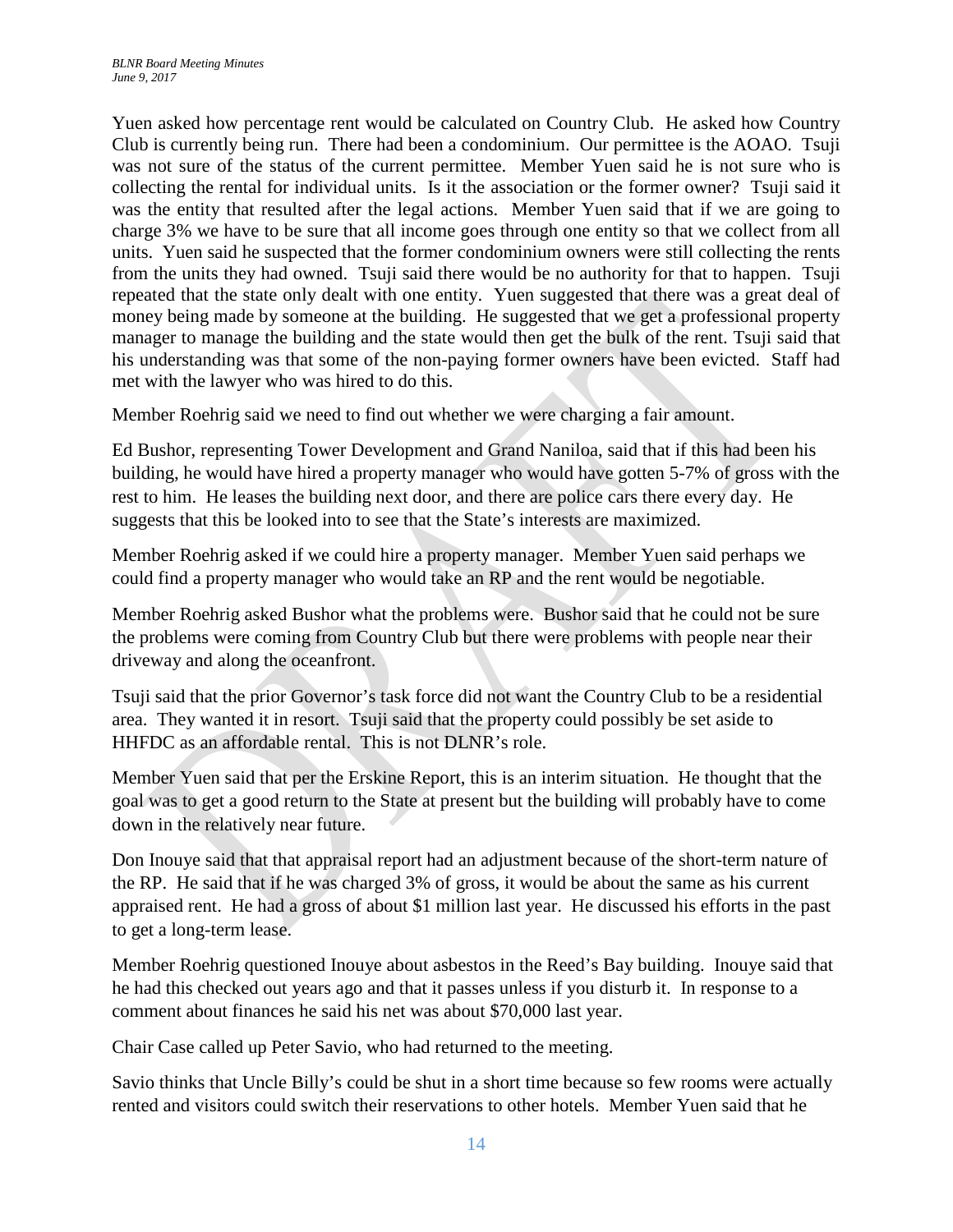was sorry that we had come to this point because some months prior he had suggested the threeyear public auction lease, and so he cannot criticize staff for their submittal; it is what he suggested. But after looking through Uncle Billy's a few days ago he did not think that it would be responsible to continue renting it out. Member Yuen asked Savio a few questions about an orderly shut-down. Savio said the employees and management company are basically at-will. He said that he would have a public sale of the furniture. In response to a question, Savio said that the concrete from the soffits was dropping because of spalling, and the only way to fix it was to jackhammer out the concrete and replace it.

Ed Bushor of Tower Development and managing partner of the Grand Naniloa said that they wanted to close Uncle Billy's because the sooner it is closed, the sooner the people of Hilo can get a park or a new hotel if that is what the people want. He submitted a proposal that his group would take over a month-to-month permit, pay the appraised value, but get a credit to screen the property, put a mural on the street side. It would be about \$40-45,000 to screen the whole property. We would interview all employees.

Bushor reported that the Kilauea Tower was done, and the 63 rooms would be online about July 1<sup>st</sup>. They would be hiring to staff those rooms. He said that they would honor the reservations at Uncle Billy's, and free golf. His goal was a long-term lease. I am not here today to ask for that. I had offered in the past to contribute \$250,000 for a tear-down. If it is \$5 million, I do not have that. I would have my construction company do its own analysis of what it would cost. I would commit to study the cost as part of the RP. I would also see if there was any area that can be saved. Hilton said that they would support a lower-budget, "limited-service" hotel at the site. Bushor indicated that he would like to keep the general store open.

Member Yuen clarified that Bushor was talking about his company having site control over an Uncle Billy's that was shut down except for possibly the parking lot and general store. Bushor concurred. Member Yuen also commented that Bushor would not get an advantage from the RP for the long-term lease. Bushor said Hilton would make him screen the shut-down building in any case.

**Member Yuen made a motion** to acknowledge the after-the-fact RP up to this date, issue a new RP to Savio Development for a month or the first board meeting in July, they would not take any new reservations, and they would use the month to shut down. In the meantime, the chair would get a report from the county, and if there were any immediate or emergency safety problems, the chair would be authorized to close it at her discretion. The proposal from Mr. Bushor has some advantages for the state but is not on the agenda, so Yuen would like to see it brought to the Board before the end of the Savio RP so there is no gap. The hotel would be shut but if possible, staff could allow the continued use of the general store and parking lot. He also asked that the state and Bushor co-operate with Savio in his need to move out furniture and other necessities of the shut-down if it takes more than thirty days. The rent for the time up to the present would be at the current rent; the next month being gratis. Because the first board meeting in July was July 14, the new Savio RP would run until July 14. The new RP would be at the old rent.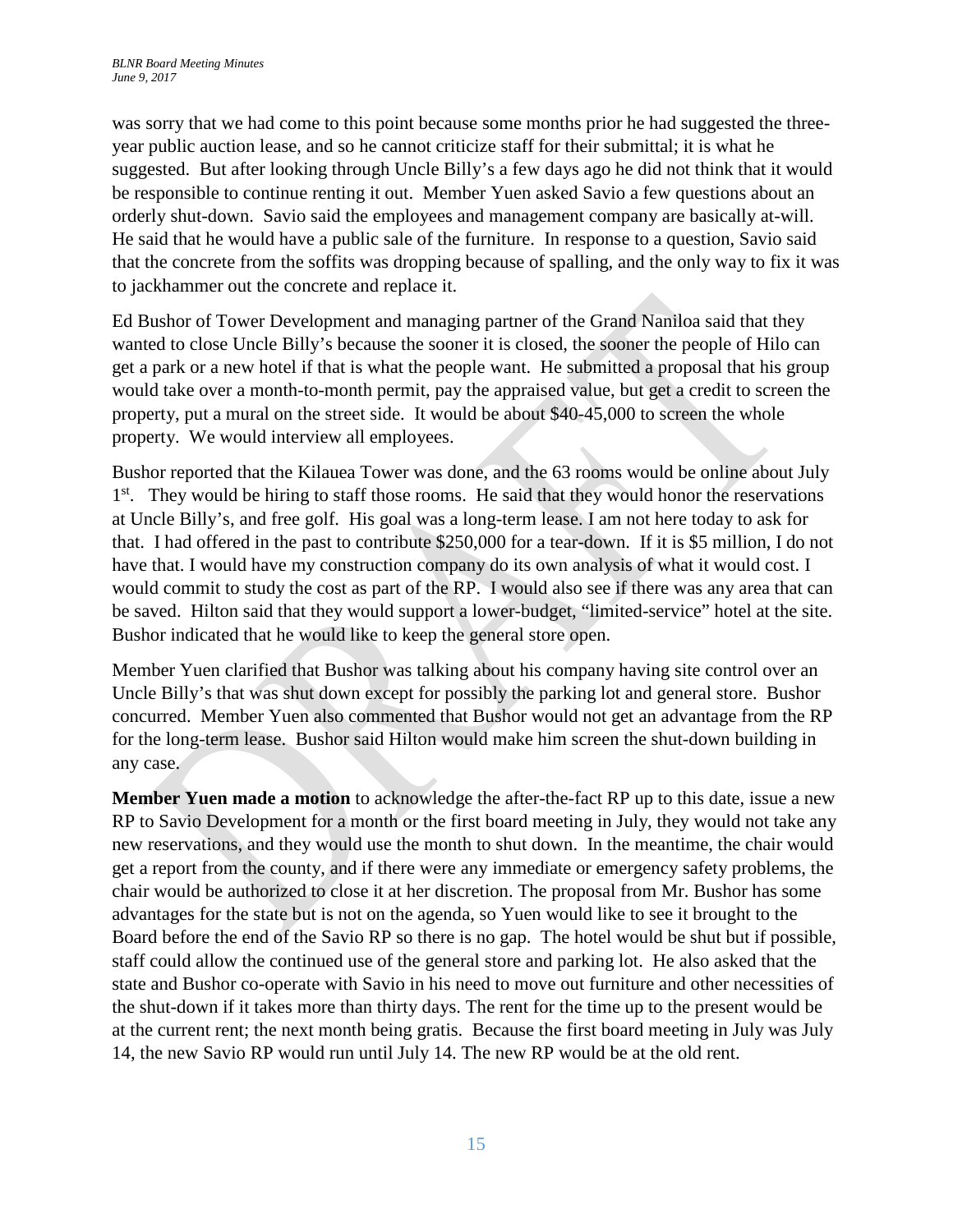Savio agreed with the recommendation. He commented that the gift shop building was in good shape. That wing can be saved. The wing going straight to the ocean, the lobby, and the restaurant were disasters.

Chair Case and Tsuji clarified that the RP would be extended to July 14 at no rent. The time would be used to shut down the operations. Member Yuen said that the new RP after July 14 could incorporate the offsets against rent that Bushor discussed but the cost of a demolition study could not be part of the offset.

Bushor asked if the Board could authorize the RP now he could get his construction crew to start on the fence. They were going to finish the current job July 1. Member Yuen responded that they could not make that decision today because it was not on the agenda. Chair Case said that they could authorize the fence with Savio if Savio wanted to work it out. Member Roehrig said that we should not complicate this now.

Tsuji clarified that the proposed rent for the RP starting July 14 would be at the land value only.

# *Amendment:*

*Opposed the portion of the submittal that sought approval to auction a short- term (3-Year) lease.*

*Approved the portion of the submittal authorizing Staff to issue a Request for Interest in a long-Term Disposition*

**Member Roehrig seconded the motion as amended**. It passed unanimously.

**Item D-2** Approval of 25-Year Term Extension of General Lease No. S-4575, Fran Shizuno Miyake, Norman David Thompson, and Karen Edith Thompson, Lessee, Nāwiliwili Harbor Lots, Līhuʻe, Kauaʻi, Tax Map Key: (4) 3-2-004:014.

Russell Tsuji, summarized the submittal. He said in response to Member Downing's questions made offline there were no sub-tenants. He made a correction to the amount of improvements. On page 3, it says \$228,035; it should be \$272,916. We have done a number of these extensions

## Board Discussion-None

## Public Testimony

Walton Hong, Esq., representing the tenant, said that there was a sub-tenant. The Board had approved this. They wanted to put on a new roof and it could not be justified with a lease running out in November.

# Motion **Approved as submitted (Gon, Downing) unanimously**.

*Recess*

# *Item D-6 continued*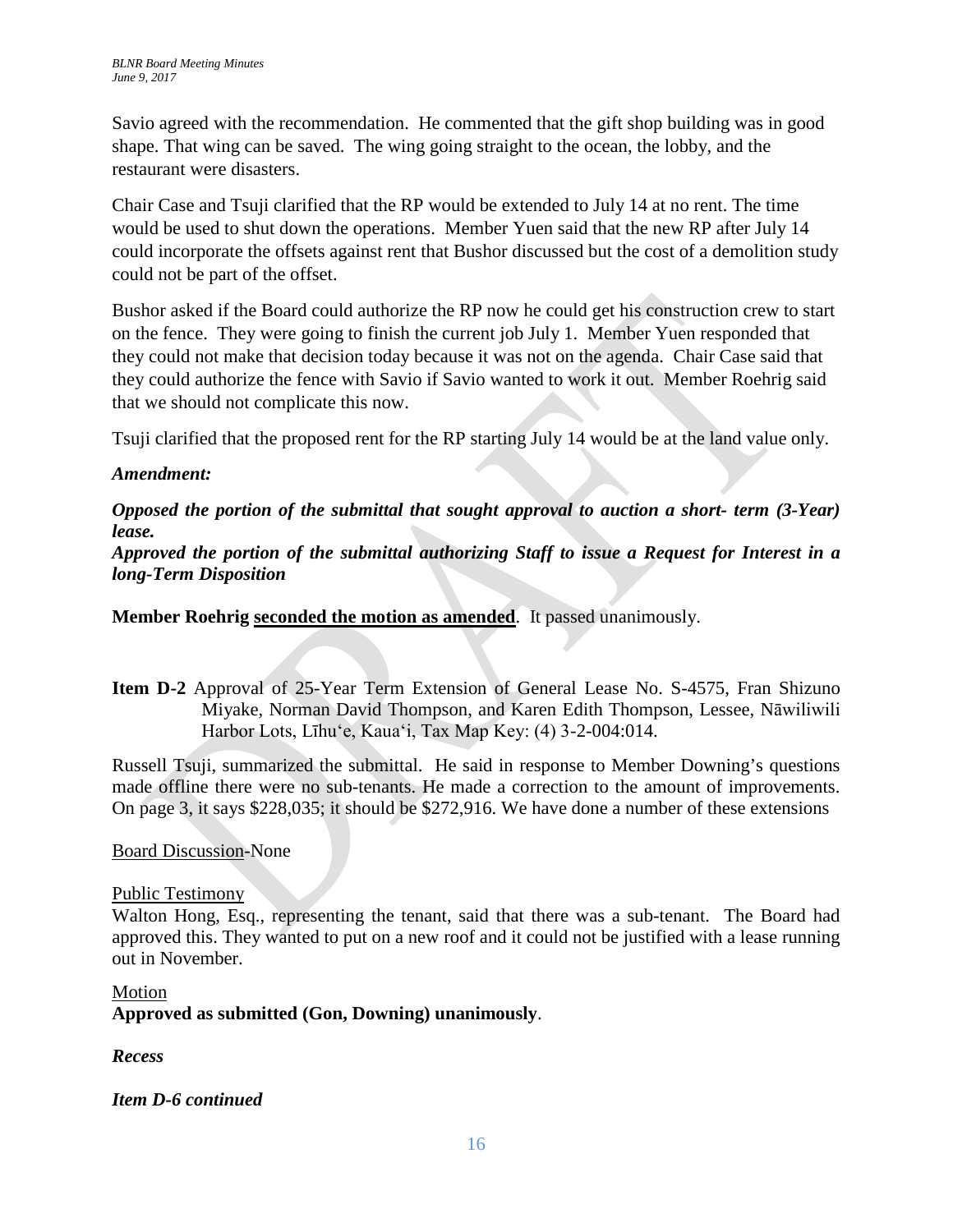Member Gon mentioned we needed to finish D-6. Member Yuen said we had not discussed it yet as D-6, was related to D-5.

Bushor of Tower Development said the community was seeking a long-term process.

Member Yuen made a **motion for Item D-6, is to disapprove the public auction of a threeyear lease, and to approve a request for interest in a long-term disposition of the property. Member Gon seconded the motion; it passed unanimously.** 

### **ITEM D-11** Amend Prior Board Action dated January 11, 2013, item D-14, *Grant of Term, Non-Exclusive Easement to West Coast Roofing, Inc. for Seawall Purposes; Assess Administrative Costs of \$200, Makahā, Waiʻānae, Oahu, Tax Map Key: (1) 8-4- 005: seaward of 002*.

This Amendment Pertains to Additional Easement Area and Consideration.

Tsuji, explained this amended a prior Board action, allowing a non-exclusive easement for seawall purposes in Waianae.

#### Board Discussion

Member Yuen said, for the record, that there was adequate evidence that this is a seawall that was legal when built, but became an encroachment because of movement of the shoreline.

Manuel Medeiros of West Coast Roofing said, that the encroachment was originally 131-square feet, but now there was an additional 190-square feet. The State now wanted an additional \$4,351. He said after looking at it yesterday there was only 106-square feet of the wall exposed. He said he was required to get a \$1 million insurance policy for the land outside the seawall, which he cannot control. He did not think it was fair and he was told he could come to the hearing and voice his concerns.

Tsuji asked if he was talking about a footing. He pointed to a portion of the report which said that during a high wave event the entire length of the seawall was exposed. Medeiros asked when should the shoreline be measured. Tsuji said that under the Supreme Court rulings, it is measured at the highest wash of the waves, except for storm or tsunami waves. Chair Case mentioned this is a challenging situation and we have legislation pending, but we have laws we have to follow. Medeiros complained that even though he bought the property with a legal wall, and the beach was not really changing in this area, he was having to pay for the encroachment.

Member Roehrig asked Medeiros if the beach changed seasonally. Medeiros said yes, sand was lost in the winter then came back in the summer. Member Roehrig said we have to treat everyone the same. Member Roehrig asked if Staff was continually checking the shoreline. Tsuji said no, normally we find out about this kind of situation when there is a shoreline setback application. Member Downing asked if they could raise the wall. Tsuji said that was a county issue. Member Yuen said they would need a shoreline setback variance. Member Downing said that if they built the wall three-feet higher they would not have water going into the yard and the shoreline would not be mauka of the wall.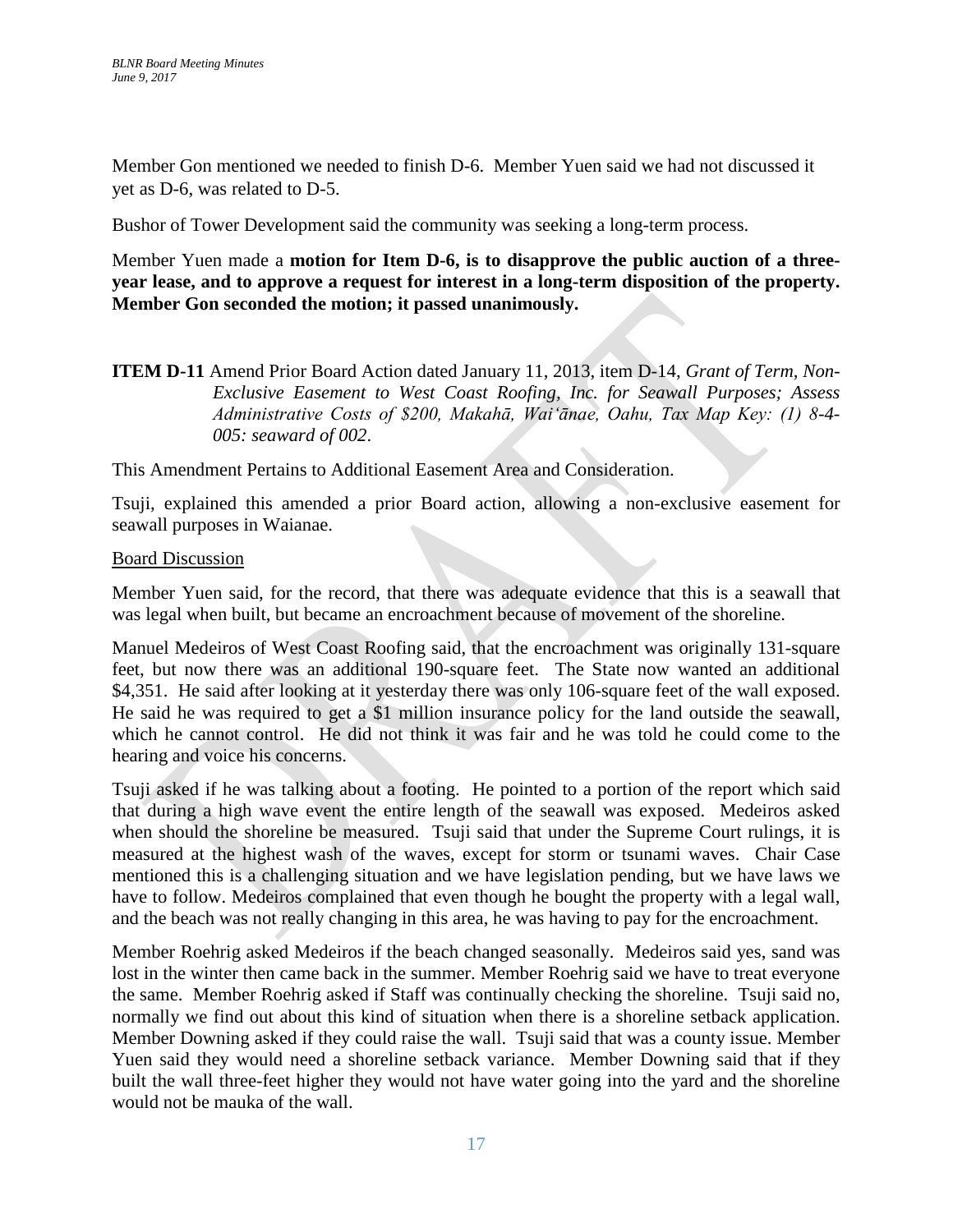Member Gon commented they feel for the landowner. Chair Case said that she felt for the landowner too, but the Department could not get a bill passed where the landowner would not have to pay in this situation. Tsuji said that they were not able to get a hearing.

Member Roehrig said that he would vote no to send a message to the Legislature that they cannot put all this stuff on the landowner. Tsuji said that the legislators thought our bill encourages shoreline wall construction. Member Roehrig said we should make a team effort with the Board Members to convince the legislature. Chair Case said that whatever the law is, we have to apply it across the board.

### Motion

# **Approved as submitted (Gon, Downing) Roehrig opposed.**

**ITEM K-1** Conservation District Use Application (CDUA) OA-3784 for the Royal Hawaiian Groin Improvement Project, by the Department of Land and Natural Resources, Office of Conservation and Coastal Lands, at Waikīkī, Island of O'ahu, Seaward of Tax Map Keys: (1) 2-6-002:005 and (1) 2-6-002:006

Tiger Mills of OCCL presented for OCCL. The matter had been deferred at the April 28, 2017 meeting. OCCL stood by its previous recommendation. The Board had asked for additional information about repairing and restoring the existing groin, the impact of T-head groins, and the potential attractive nuisance aspects of the proposed groin.

Scott Sullivan of Sea Engineering, consultants to DLNR, testified. He came to answer specific questions from the previous meeting. He showed a power point presentation. The existing groin stabilizes about 1,700 feet of Waikiki, which he called the Royal Hawaiian sector of Waikiki. The first 100' of the existing groin, starting at the seawall, is semi-intact and semi-functional.

After that it becomes submerged and progressively more broken. It becomes scattered blocks scattered on the seafloor. Submerged structures are not effective. In Kona conditions, the groin is very ineffective. Sand gets stripped away, creating sinkholes, which can be pretty big.

Member Downing asked how many sinkholes did they have. Sullivan was not certain but it happened after the sand was replaced in 2012. DLNR installed large sandbags on the Ewa side of the wall to shore it up. Downing asked if this only happened once. Sullivan said he was not sure, but because there was not much sand there now, there was not much opportunity for sinkholes. The sandbags were put in when they thought the new groin project would make faster progress.

Sullivan showed pictures of the undermining of the existing groin. If the groin collapsed, the beach would be quickly and permanently lost.

Sullivan said they contracted with a marine engineer. The design criteria would be a hurricanetype event. Member Roehrig said the existing groin has survived a number of tidal waves and it is still there. Sullivan defended the engineer's judgment and said we were lucky the existing groin was still standing. Member Roehrig asked why the engineer did not do a computer study. Sullivan said that this was a licensed engineer who did the analysis he thought necessary.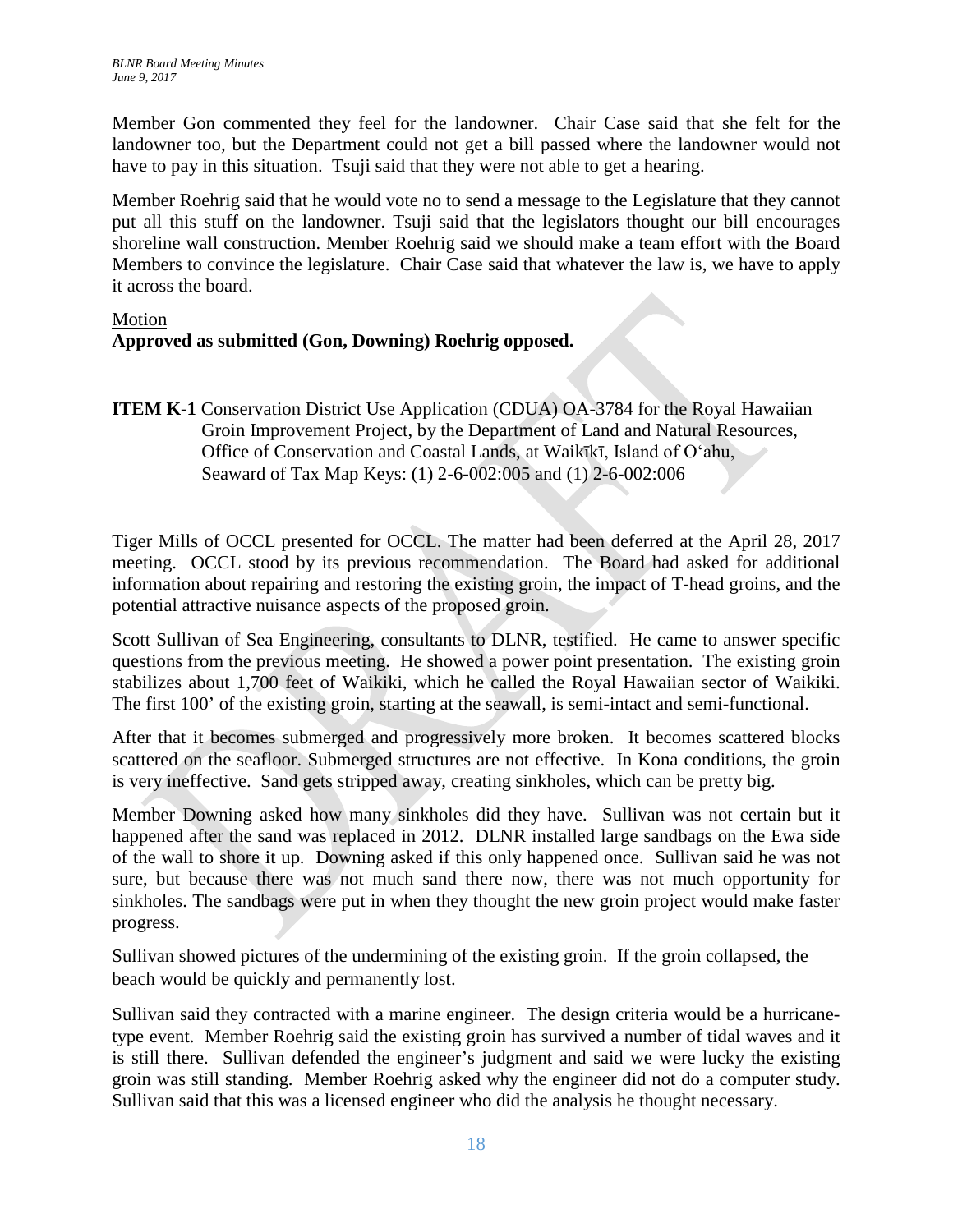Member Roehrig said that his recommendation the last time was to get an engineer to try to design a concrete barrier that would work. Sullivan said that if the desire was a concrete wall, they would have to add five feet of concrete on either side. It would not be long enough to maintain the beach at the 2012 position. The wall would be stable, but it would not stabilize the beach.

Sullivan said that when the wall was originally built, it had rock buttresses. He repeated the reasons for a T-head design. The proposed groin is 180' long but it extends 160' from the existing seawall. It is similar to some other groins in Waikiki.

Chair Case asked Sullivan to deal specifically with the questions raised the last time. He said that the existing groin could not be repaired. Mills said that the Board had asked if the existing groin could be repaired, more information about T-head groins, and the attractive nuisance.

Regarding the "attractive nuisance", Sullivan said that he walked the shoreline at the recent high tide and south swell, along Waikiki. There were many people in the water, clambering on every structure all over the beach having fun. He thinks people will do what they want.

Member Roehrig said his concern was that this groin was where he learned how to surf and it would be right in the middle of that. Chair Case said that according to testimony, that spot was a bit to the east of the T-groin. An unidentified person said that the Baby Royals surf spot was farther out.

Member Downing asked if the existing wall could be grouted or filled. Sullivan said it was the engineer's opinion that that would not work.

In response to questions, Sullivan did not think that removing some of the older remnant concrete-filled bags, which had been done previously, made the sand erosion problem worse because he did not think they were effective. Chair Case asked about the 2012 project. Sullivan said that they monitored that for 2.5 years and about 25% of the sand had been lost.

Chair Case asked about the big picture in Waikiki. Sullivan said DLNR had contracted with his firm for a longer-term strategy for Waikiki Beach. Chair Case asked if there were other engineering solutions, rather than a T-groin. Sullivan said that DLNR had hired Dr. Kevin ???? who was asked primarily to look at the Kuhio Beach crib wall but secondarily to look at a larger area. He proposed numerous T-head groins. Dr. Franz Gerritsen had done a plan in the 1970's proposing T-head groins. Our firm stays up with current science. Sullivan described the objectives of the project.

Member Downing read from a 2012 report from Sullivan which said that the old Kuhio Beach remnant groins referred to earlier should be removed. Member Downing said that since they were removed erosion has gotten worse. The report said that the best method to pump sand was a dry sand pump. That was a failure; the pump had to be removed and the sand had to be trucked. Chris Conger and Dolan Ebersole had written in 2011 that the beach had reached a dynamic equilibrium. Downing's understanding of that was that there was only so much sand that could be retained on the beach no matter how much was put on. He referred to a prior report by Sullivan that recommended a bigger groin at the Royal Hawaiian than that proposed today.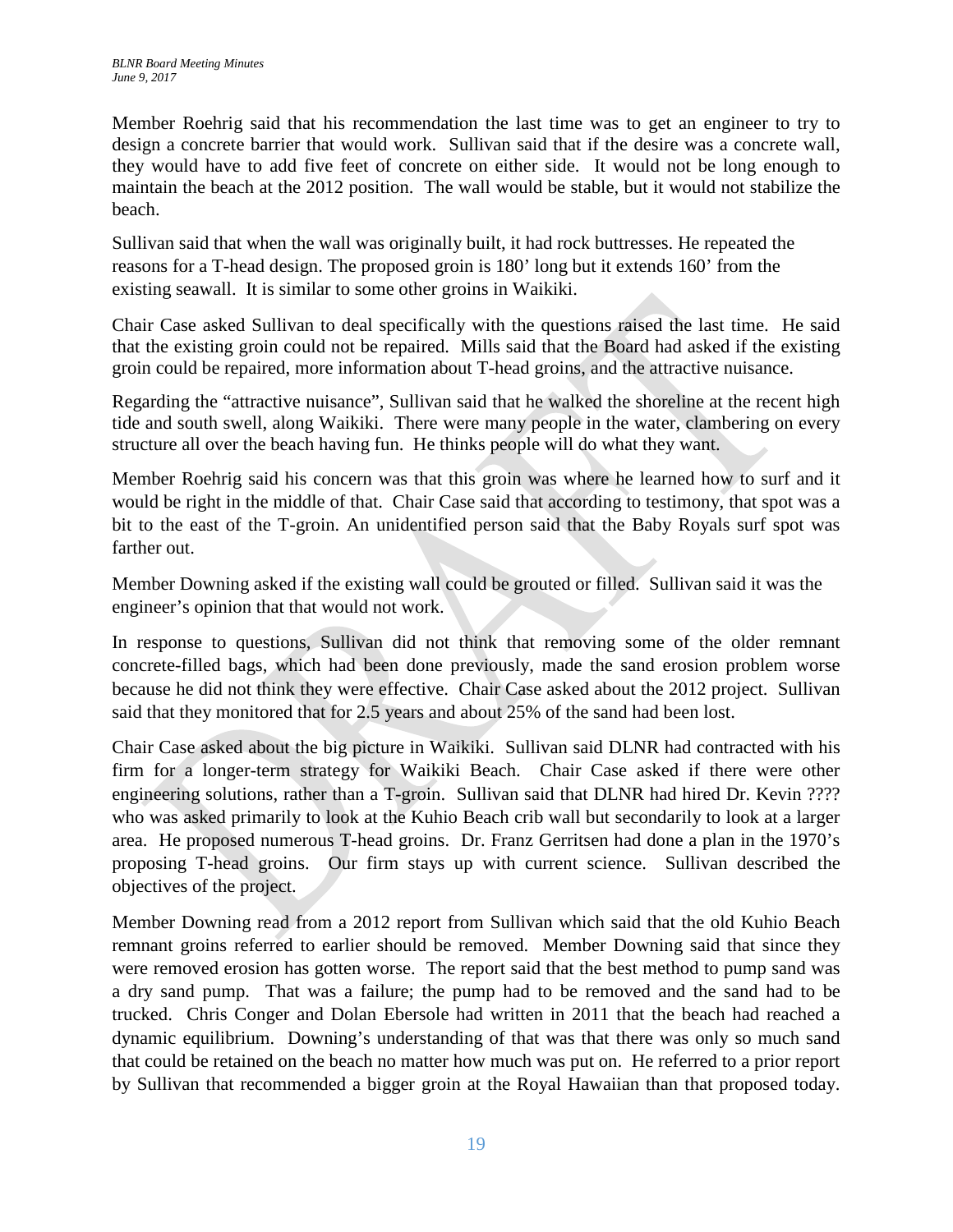Member Downing mentioned an earlier company that designed curved seawalls. He said that this needs to have another analysis.

## Public Testimony

Peter Carlisle, former Prosecuting Attorney, and Mayor, testified that he hoped the BLNR would accept the recommendation of the Waikiki Beach Special Improvement Association and replace the existing groin to prevent failure and loss of this section of the beach. He surfs Pop's, which is right outside the Royal Hawaiian groin area. He said most people now learn to surf at Canoes. He thinks the current groin is an accident waiting to happen. He favored Option 1.

Member Roehrig asked about the rail project. Carlisle said it would be done, it would be a boon to people on the west side, and he would always support it.

Rick Egged spoke, representing the Waikiki Beach Special Improvement Association, spoke supporting the current staff recommendation. They had supported a slightly different option earlier. They are committed to providing \$750,000 in support.

Dolan Ebersole of the UH Sea Grant Program and Waikiki Beach management coordinator testified that the current groin is in poor shape, structurally and functionally. The last three winters we had to close the Royal Hawaiian public access. The sand has not returned. The Kuhio end is heavily scoured. The Royal Hawaiian end has not recovered as it normally would. Member Yuen asked him to evaluate a sloping rubble-sided T-groin vs. a vertical curving concrete wall. Ebersole said that there has been lots of research and that most structures in Waikiki were rubble T-groins. Ebersole was not a coastal engineer but that his experience was that most modern sand retaining structures were sloping rubble T-groins.

Andrew Wycklendt, Hawaii Shore and Beach Preservation Association referred to written testimony submitted yesterday, said that the current groin was in poor condition, and that standard engineering practice was used to evaluate the groin and came up with this alternative. The groin should be repaired or replaced.

**Member Gon moved to accept the staff recommendation. Member Yuen seconded, proposing an amendment.** He did not mean any criticism of our consultant, but some Members of the Board had expressed skepticism, so the **amendment** would be that prior to implementing the project, the chairperson would seek a second opinion that a T-head groin was an appropriate design to reduce erosion at this site, that the sloping rock configuration is superior to the vertical concrete wall, and the chair would contract with a qualified engineer to provide this second opinion. *Chair Case said that it should be whether this design meets the goals of the project, which were to maintain the 1985 beach line width and protect the hotels***.** Members Gon and Yuen agreed to this wording.

If the second opinion was positive, it would not be brought back to the Board. If it was negative, the project would be reconsidered. Member Roehrig agreed and would trust the judgment of the Chair. Member Yuen again said that he meant no disrespect or suspicion of the engineer DLNR had hired; it was his expectation that it would corroborate the current engineer's opinion, but this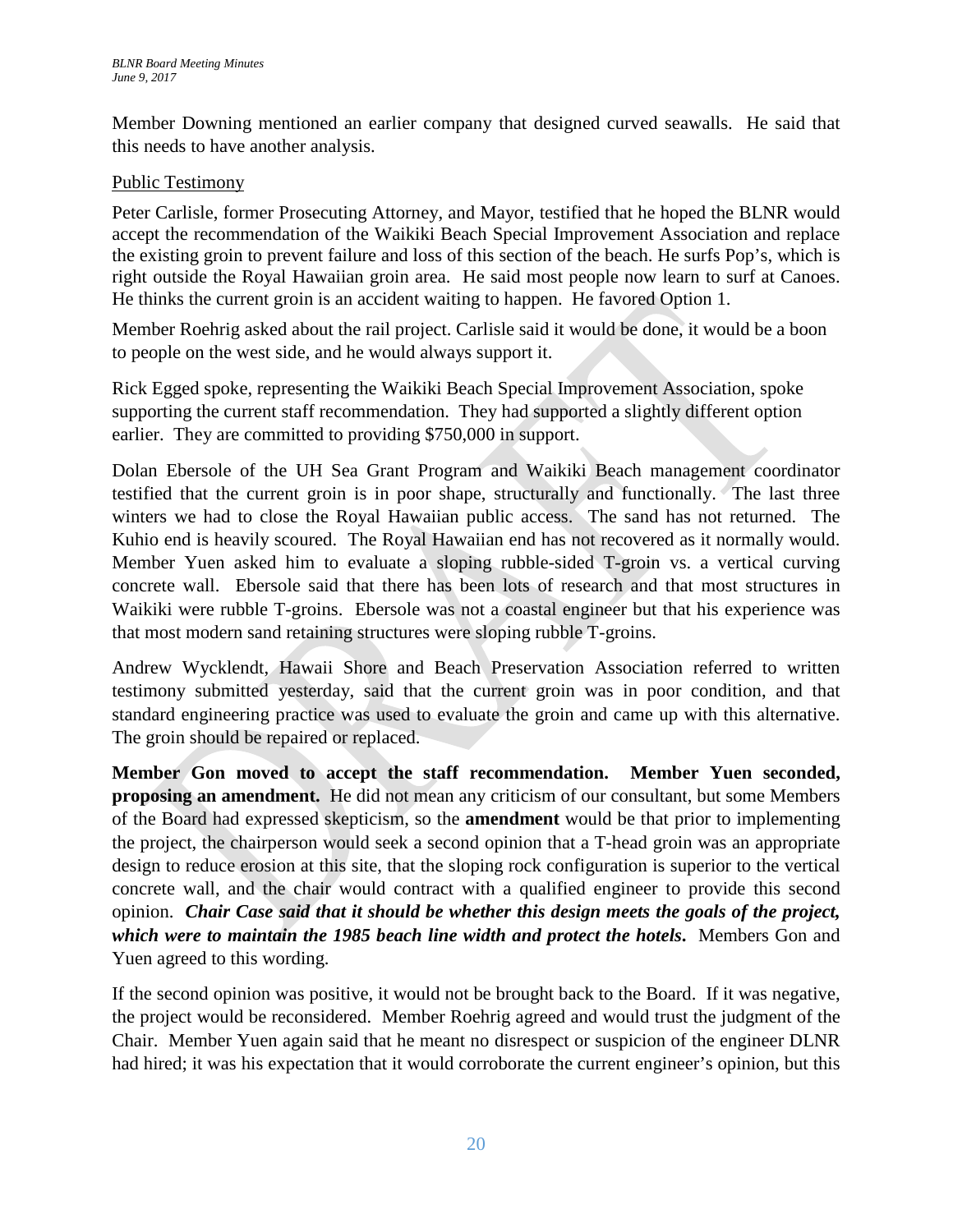was an important project, and if there was a problem we should know about it. Member Gon agreed.

## *Amendment Clarified:*

*Prior to implementing the project, the Chairperson will seek a 2nd coastal engineering opinion on whether the proposed T-head groin is an appropriate design that meets the goals of the project. If the Chair upon review of the second opinion determines it is, the project shall move forward. If the Chair determines it does not, this matter shall be brought ack to the Board for reconsideration.*

*The objectives of the project are:*

- *1. Maintain the approximate beach width of the 2012 Waikiki Beach Maintenance Project so that it can provide it is intended recreational and aesthetic benefits;*
- *2. Facilitate lateral access along the shoreline; and*
- *3. Provide a first line of defense for the backshore area by maintaining a sufficiently wide beach.*

The Board recognizes that this project is intended to be one phase of a long-term effort to stabilize the entire Waikiki Beach area, and that a planning process is underway toward that end.

Member Yuen asked whether the Chair had the budget to do it. She confirmed the State could do it. Rick Egged, Waikiki Beach Special Improvement committed to pay \$750,000 towards the study. Chair Case said they would try to do this expeditiously.

## Motion

# **Approved as amended (Yuen, Gon) unanimously**.

**ITEM J-2** Authorize Public Auction of a Lease for Maritime Related Purposes, situated on Naāwiliwili Small Boat Harbor, Island of Kaua'i, Hawaiʻi, Tax Map Key: (4) 3-2- 03:043 (Portion).

Dana Yoshimura of DOBOR presented the submittal to authorize the sale of a 30-year lease at public auction at Nawiliwili. This is currently leased to Nawiliwili Yacht Club. It expired, but the Board had approved a one-year holdover. This is not a subdivided lot currently, and the lessee may be required to go through county subdivision.

Board Discussion-None

Public Testimony-None

# Motion **Approved as submitted (Gon, Downing) unanimously.**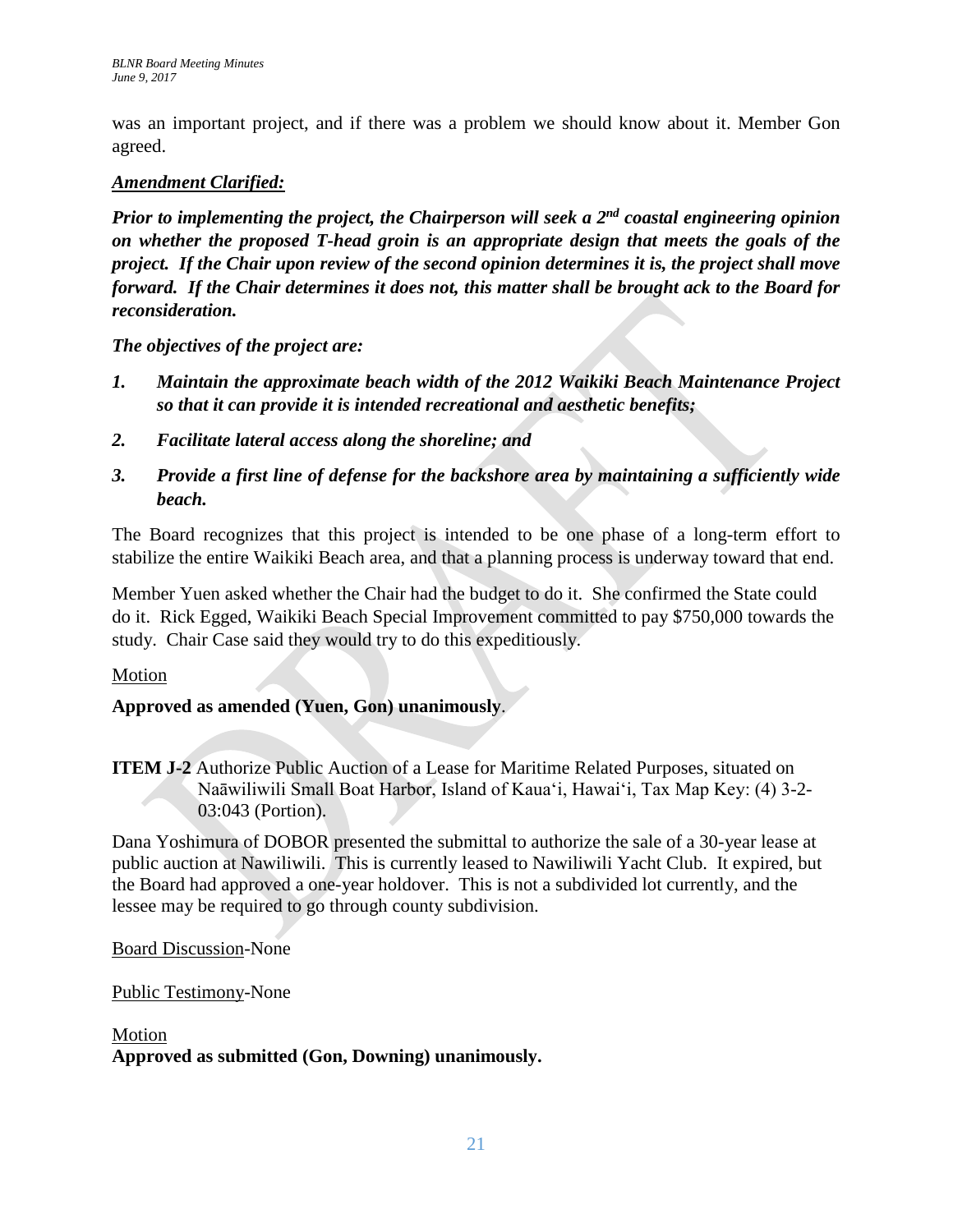**ITEM J-3** Issuance of a Revocable Permit to Honolulu Transpac, Ltd., for Support Areas and Mooring Sites, for the 2017 Transpacific Yacht Race from Los Angeles, California to Honolulu, Hawaiʻi, situated at the Ala Wai Small Boat Harbor, Tax Map Key: (1) 2-3-037:012 (portion).

Yoshimura presented the staff submittal.

#### Board Discussion

Member Gon asked if this was the same as the permits used in the past. The fee had changed to considerably more than they had been paying.

Public Testimony-None

# Motion **Approved as submitted (Gon, Downing) unanimously**.

*Chair Case stepped out. Member Yuen took over for the Chair.*

Kevin Moore, Land Division, was present to answer questions on Items D-3, 4, 7, 8, 9, 12 and 13.

- **ITEM D-3** Issuance of Right-of-Entry Permit onto Unencumbered State Beach Land to Essex House Condominium Corporation dba Kauai Marriott Resort & Beach Club for Beach Cleaning and Maintenance, Stream Mouth Maintenance, Storm Maintenance, and Leveling of Recreational Areas; Kalāpaki Beach, Kalapakī, Līhue, Kauaʻi, Tax Map Key: (4) 3-5-002: seaward of 002.
- **ITEM D-4** Quitclaim Sale of Remnant (abandoned road right-of-way) to Dennis D. Raymond and Colleen L. Raymond; Issuance of Right-of-Entry for Access Purposes, Kaʻapuna & Moloaʻa Hui, Kawaihau*,* Kauaʻi*,* Tax Map Key: (4) 4-9-003: Road, also designated as Tax Map Key: (4) 4-9-008:999.

### Board Discussion

Acting Chair Yuen asked, for D-4, why the submittal said it had no access, but it abuts Kuhio Hwy. Was there a no-access condition on Kuhio Hwy.? Moore was not certain. Yuen said he would assume this had been thought through.

**ITEM D-7** Amend Prior Board Action of December 9, 2016, Item D-10, *Issuance of License Agreements by the Board of Land and Natural Resources to the Department of Defense for Installation, Operation and Maintenance of Civil Defense Warning Sirens on Land under the Direct Management of the Department of Land and Natural Resources, Statewide, at the following TMK Nos:*

> *(1) 1-5-041:006, (1) 8-2-001:001, (1) 4-6-005:009, (1) 5-6-001:024, (1) 5-3-011:009, (1) 4-1-015:016, (1) 2-3-037:012, (2) 2-1-006:030, (2) 1-3-005:009, (2) 1-4-007:009, (3) 6-6-002:005, (3) 1-3-007:026, and (3) 8-9-004:008*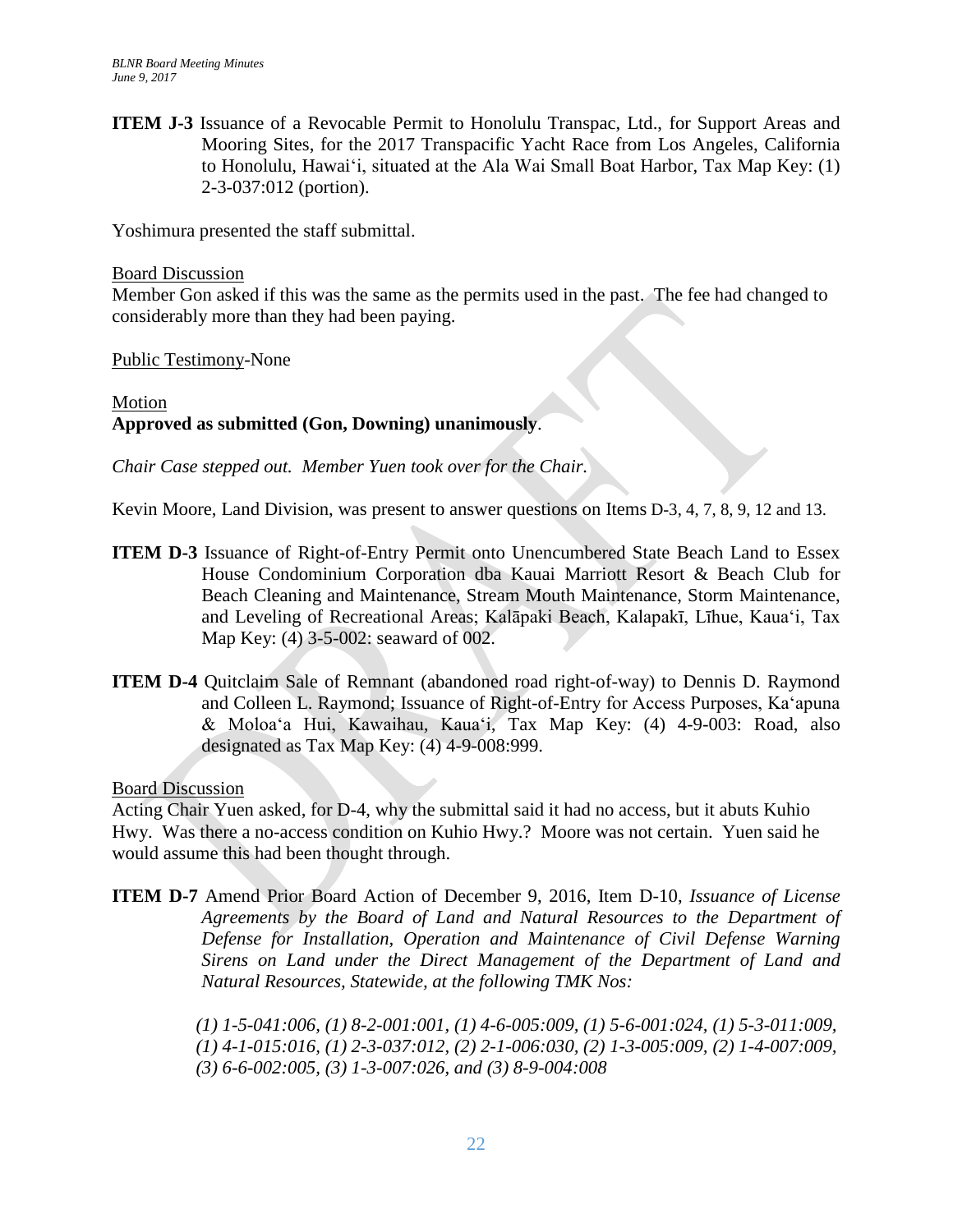The Purpose of the Amendment is to correct the Tax Map Key reference for the Department of Defense (DOD) siren site at Hapuna Beach Park, Siren ID No. HA404 from TMK: (3) 6-6-002:005 to TMK: (3) 6-6-002:035.

### *Chair Case returned to the meeting,*

**ITEM D-8** Issuance of a Right-of-Entry Permit to Neal B. Schneider for Landscape and Maintenance on Portion of Government Beach Reserve for Clean-up, Sand Dune Restoration, and Native Plant Propagation Purposes, Waiohuli, Kīhei, Maui*,* Tax Map Key: (2) 3-9-009: 011 and 034 por.

### Board Discussion

Downing and Yuen commented that staff had done a good job making sure that obstructions to public access would be removed

- **ITEM D-9** Rescind Board Action of April 8, 1983, Item F-3, *Direct Sale of Perpetual, Non-Exclusive Easement for Revetment Purposes Covering Portion of Government Beach Reserve*, and Grant of 55-Year Term, Non-Exclusive Easement to New Owners: Robin M. Kean and Jennifer Downs Kean, Trustees of the Robin M. Kean Revocable Living Trust dated October 1, 2015, and Jennifer Downs Kean and Robin M. Kean, Trustees of the Jennifer Downs Kean Revocable Living Trust dated October 1, 2015; for Resolution of Seawall and Rock Revetment Encroachment Purposes; Issuance of Immediate Management Right-of-Entry Pending Issuance of Easement, Waiohuli-Keōkea Homesteads, Kīhei, Maui, Tax Map Key: (2) 3-9-012: seaward of 003.
- **ITEM D-12** Issuance of Right-of-Entry Permit to Hawaii Explosives & Pyrotechnics, Inc. for Aerial Fireworks Display on Encumbered State lands off Ko Olina Beach on July 4, 2017, Honoʻuliʻuli, ʻEwa, Oʻahu, Tax Map Key: (1) 9-1-057: seaward of 006.

### Board Discussion

Member Downing said that it had to be amended because there was a second firing site; the fee had to be doubled. Member Roehrig agreed that the fee should be \$1.100.00.

### *Amendment:*

*Increase fee to \$1,100 because of the second launch site.*

**ITEM D-13** After-the-Fact Issuance of Right-of-Entry Permit to Hawaii Explosives & Pyrotechnics, Inc. for Aerial Fireworks Display on Encumbered State lands off Ko ʻOlina Beach on May 31, 2017, Honoʻuliʻuli, ʻEwa, Oʻahu, Tax Map Key: (1) 9-1-057: seaward of 006.

### Board Discussion

Member Downing noted that this request was after-the-fact because the request from the applicant came in late. He suggested a late fee for these. Moore said that Land Division wanted a late fee but the AG's said we would need a rule change. Member Yuen criticized the advice,